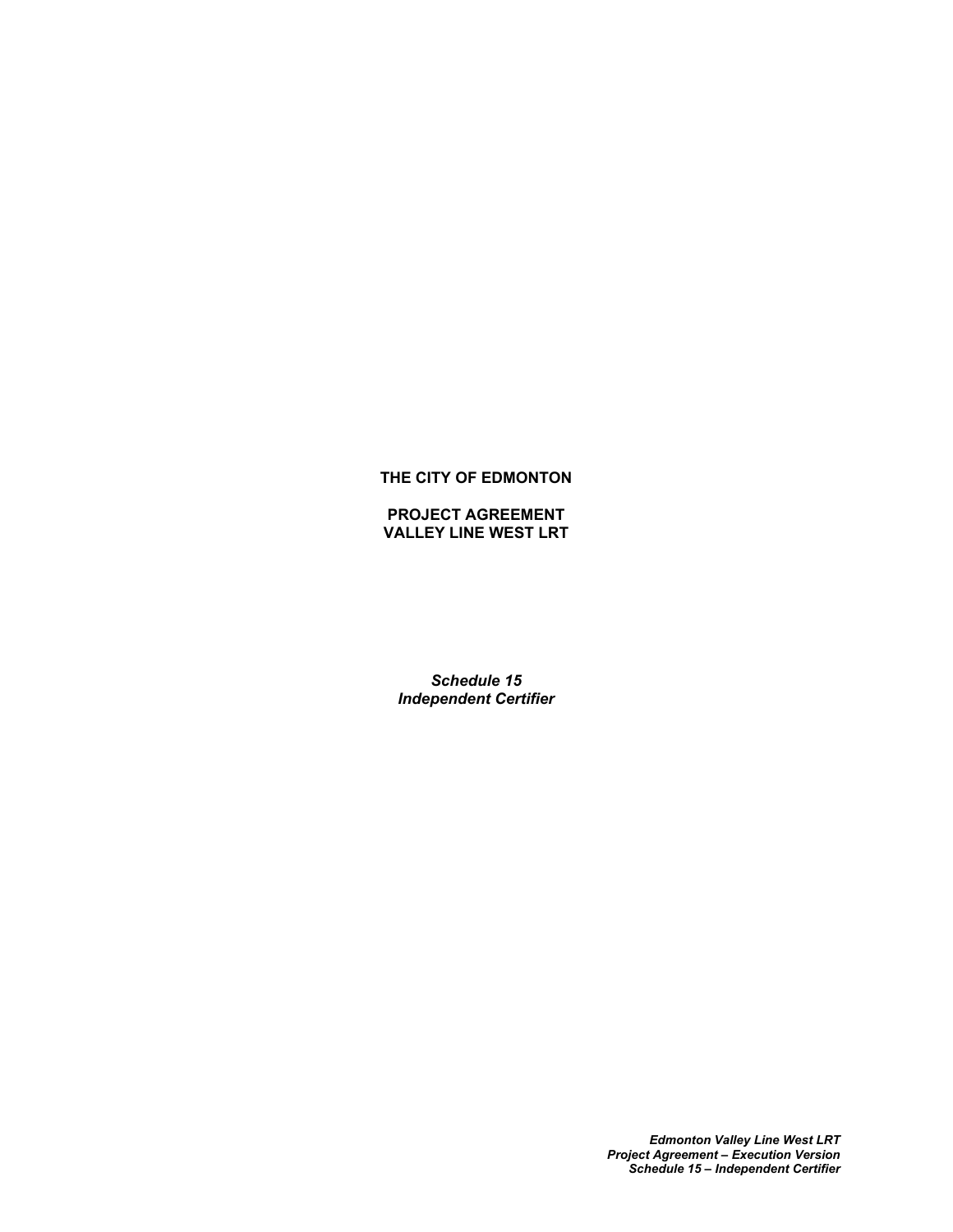# **TABLE OF CONTENTS**

| 2.               |  |
|------------------|--|
| 3.               |  |
| 4.               |  |
| 5.               |  |
| 6.               |  |
| $\overline{7}$ . |  |
| 8.               |  |
| 9.               |  |
| 10.              |  |
|                  |  |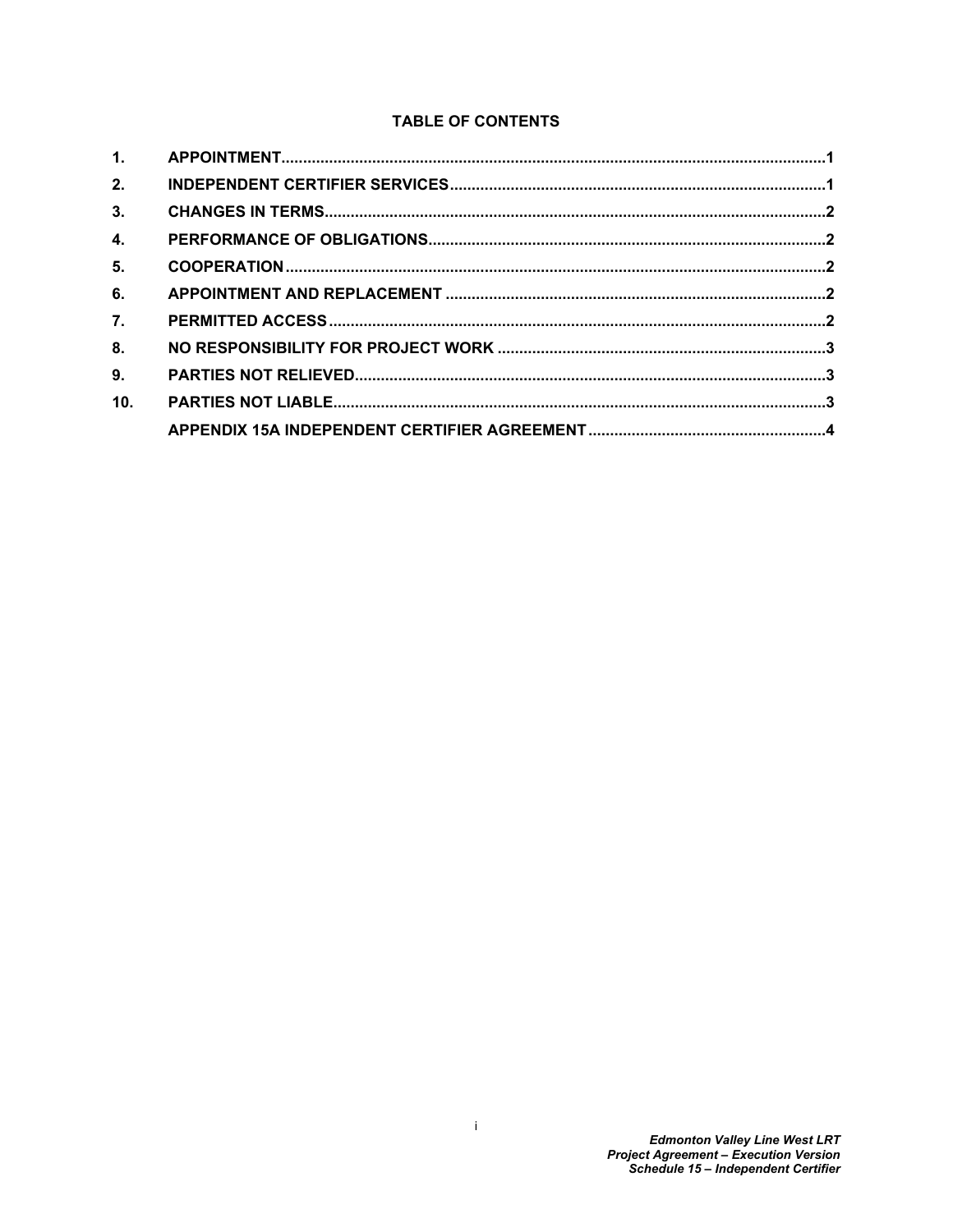#### **SCHEDULE 15**

#### **INDEPENDENT CERTIFIER**

#### <span id="page-2-0"></span>**1. Appointment**

Promptly, but not more than thirty (30) days, following the Effective Date, Project Co and the City will conduct a competitive procurement process to jointly appoint a Person (the "**Independent Certifier**"), that:

- (a) is qualified and experienced with respect to the design and construction of light rail projects similar to the Project;
- (b) includes a professional engineering expertise in executing the functions of the Independent Certifier;
- (c) is qualified and experienced with respect to cost estimating, progress measurement, payment certification and assessment of light rail projects similar to the Project;
- (d) is qualified and experienced with respect to contract administration, construction engineering, and civil, mechanical, electrical and systems engineering and other relevant matters associated with the design, construction, landscaping, reforestation and naturalization, integration, commissioning, operation and maintenance considerations of light rail projects similar to the Project; and
- (e) is independent from the City and Project Co and any Affiliates of Project Co (including, if Project Co is a partnership, each partner of Project Co) (and who will be impartial to the Parties),

to provide certification services for the benefit of the Parties throughout the Term (as defined in the Independent Certifier Agreement).

The competitive procurement process will be managed and administered by the City in accordance with its procurement policies. Project Co shall cooperate and assist the City with the development of the procurement documents and evaluation criteria used to select the Independent Certifier and shall participate in the evaluation of procurement responses.

Neither Party shall, without the prior written consent of the other Party, enter into any agreement with the Independent Certifier in connection with the Project other than the Independent Certifier Agreement, and Project Co shall ensure that no Project Co Person enters into any separate agreement with the Independent Certifier in connection with the Project.

The Parties will enter into an agreement with the Independent Certifier on the terms generally as set out in Appendix 15A [*Independent Certifier Agreement*].

### <span id="page-2-1"></span>**2. Independent Certifier Services**

The services to be provided by the Independent Certifier are described in the Independent Certifier Agreement and specifically in [Appendix 1](#page-26-0) *[Functions]* of Appendix 15A.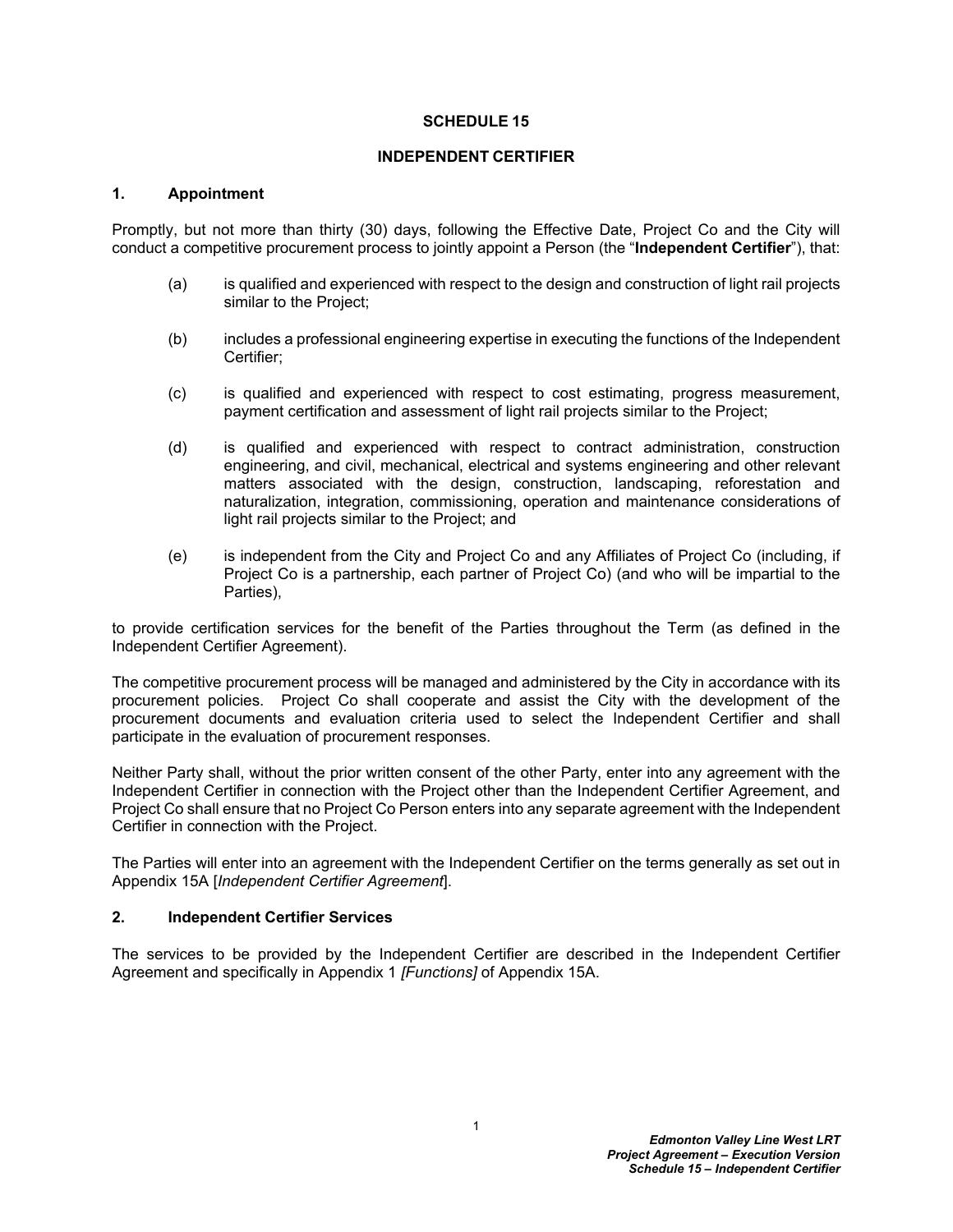## <span id="page-3-0"></span>**3. Changes in Terms**

Neither the City nor Project Co shall, without the other's prior approval (not to be unreasonably withheld or delayed):

- (a) waive, settle, compromise or otherwise prejudice any rights or claims which the other may from time to time have against the Independent Certifier; or
- (b) vary the terms of the Independent Certifier Agreement or the services performed, or to be performed, by the Independent Certifier.

## <span id="page-3-1"></span>**4. Performance of Obligations**

Each of the City and Project Co shall perform its respective obligations arising under, or in connection with, the Independent Certifier Agreement.

## <span id="page-3-2"></span>**5. Cooperation**

The City and Project Co agree to cooperate with each other in relation to all matters within the scope of, or in connection with, the Independent Certifier and the Independent Certifier Agreement. All instructions, inspection and meeting notices and representations issued or made by either the City or Project Co to the Independent Certifier shall be simultaneously copied to the other for information purposes, and in the case of inspections or meetings, both the City and Project Co shall be entitled to attend such inspections performed by, or meetings involving, the Independent Certifier.

## <span id="page-3-3"></span>**6. Appointment and Replacement**

The Parties agree that the Independent Certifier shall not provide any services or reports or other information in relation to the Project to Project Co, the Senior Lenders or any other Person other than pursuant to the performance of the functions of the Independent Certifier under this Agreement and the Independent Certifier Agreement unless agreed to in writing by the Parties.

If for any reason during the term of the Independent Certifier Agreement the Independent Certifier's appointment has been terminated by the City and Project Co, then, unless otherwise agreed, Project Co and the City shall promptly conduct a competitive procurement process to jointly appoint a replacement Independent Certifier. The competitive procurement process will be conducted in accordance with the procedures set out in Section 1 *[Appointment]* of this Schedule 15 *[Independent Certifier]*.

### <span id="page-3-4"></span>**7. Permitted Access**

Project Co and the City shall give the Independent Certifier access to the Lands, the Project Work and the Infrastructure as the Independent Certifier reasonably requires in connection with the performance of the Functions and Project Co shall:

- (a) provide the Independent Certifier with access to drawings, specifications, schedules, records, and other documents or data relating to the Project Work, including such information that is produced by or in the possession of Project Co or any Project Co Person;
- (b) provide the Independent Certifier with access to all plant, goods, products, commodities, materials, supplies, machinery, equipment, apparatus and other tangible property:

intended to form, or actually forming, part of the Infrastructure, including the Equipment; or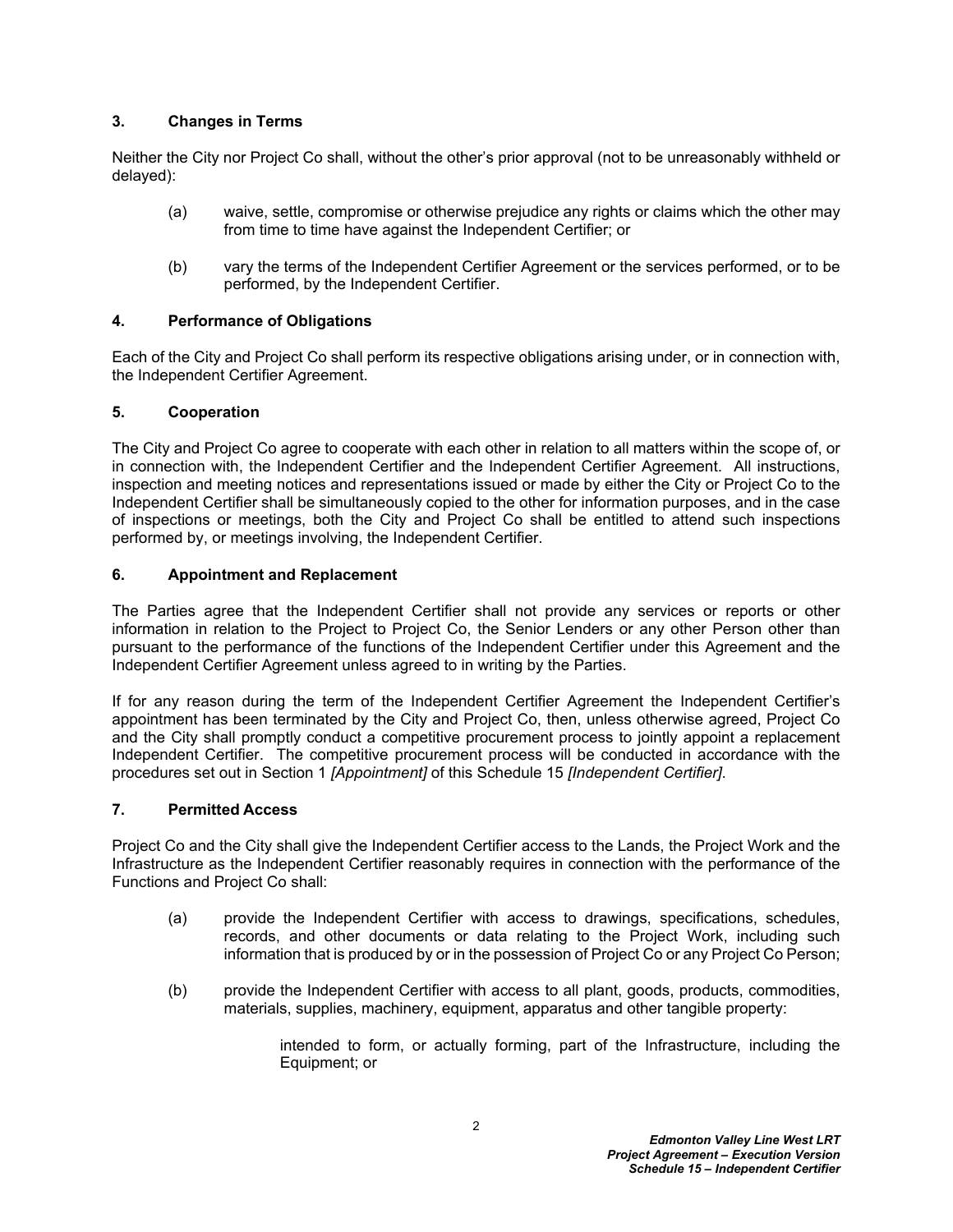intended to be incorporated into, or permanently affixed to, the Lands or actually incorporated into, or permanently affixed to, the Lands,

whether located within or outside of the Lands;

- (c) permit the Independent Certifier to attend all Design and Construction meetings, except to the extent Project Co and the City expressly otherwise agree;
- (d) permit the Independent Certifier to attend and observe all inspection and Commissioning activities; and
- (e) keep the Independent Certifier fully informed as to the progress of the Project Work, including giving notice in accordance with Good Industry Practice of any part of the Project Work before it becomes covered up or unavailable for inspection.

## <span id="page-4-0"></span>**8. No Responsibility for Project Work**

Nothing in this Agreement (including this Schedule 15 *[Independent Certifier]*) or in the Independent Certifier Agreement shall be interpreted as giving the Independent Certifier any responsibility or authority for any aspect of the Project Work, or as relieving Project Co of its responsibility for the Project Work, as set out in this Agreement, and neither Project Co nor any Project Co Person shall be entitled to rely on any review, acceptance, approval or confirmation that the Independent Certifier may undertake or provide with respect to the Project Work.

## <span id="page-4-1"></span>**9. Parties Not Relieved**

Neither Project Co nor the City shall be relieved from performing or observing its obligations, or from any other liabilities, under this Agreement as a result of the appointment or any act or omission of the Independent Certifier.

### <span id="page-4-2"></span>**10. Parties not Liable**

On no account shall Project Co or the City be liable to the other for any act or omission of the Independent Certifier whether under or purportedly under a provision of this Agreement, the Independent Certifier Agreement or otherwise, provided that any such act or omission shall not extinguish, relieve, limit or qualify the nature or extent of any right or remedy of either Party against or any obligation or liability of either Party to the other Party which would have existed regardless of such act or omission.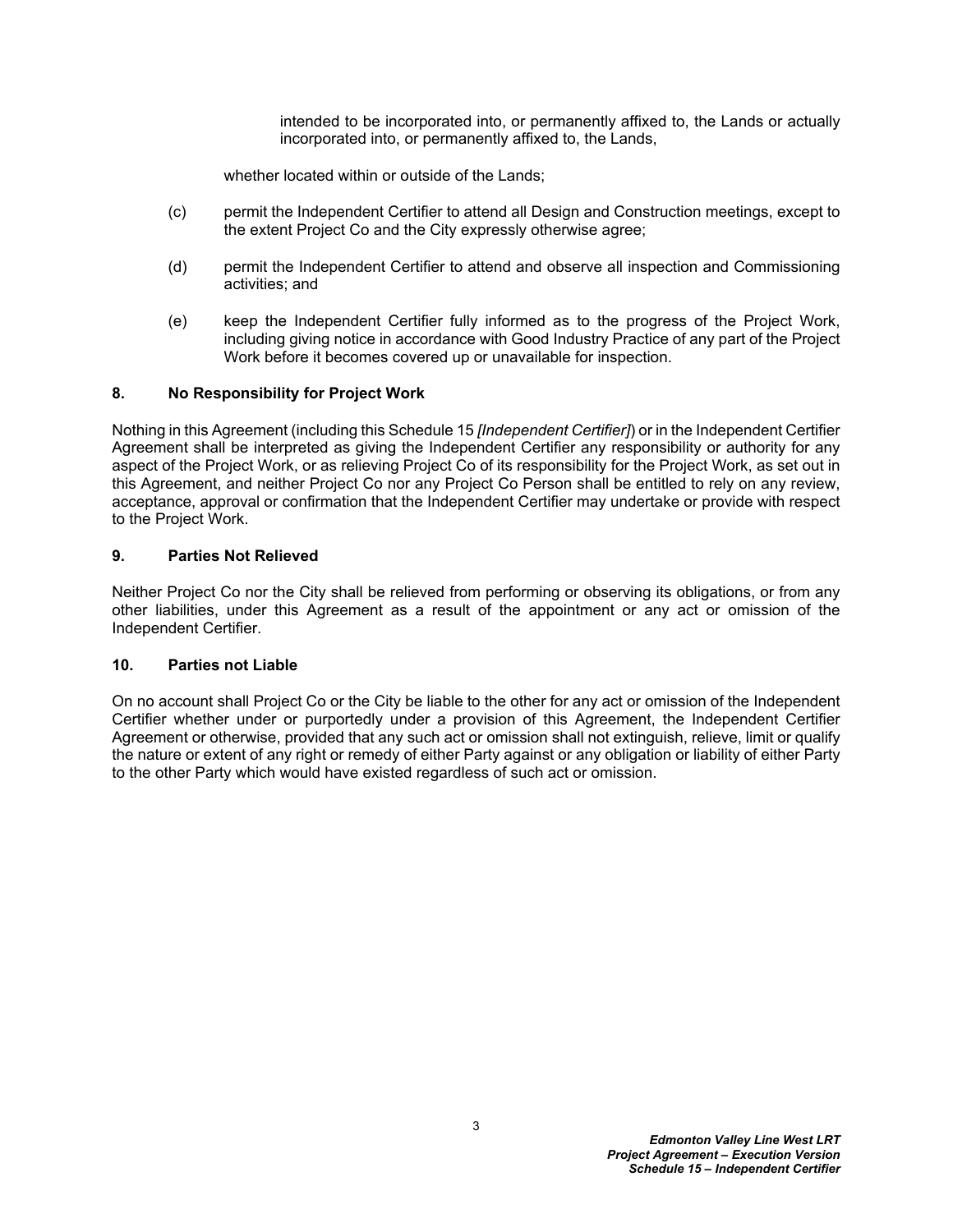## **APPENDIX 15A INDEPENDENT CERTIFIER AGREEMENT**

# <span id="page-5-0"></span>**TABLE OF CONTENTS**

| $\mathbf 1$      |                                                             |  |  |  |  |  |
|------------------|-------------------------------------------------------------|--|--|--|--|--|
|                  | 1.1                                                         |  |  |  |  |  |
| 2.               |                                                             |  |  |  |  |  |
|                  | 2.1<br>2.2                                                  |  |  |  |  |  |
| 3.               |                                                             |  |  |  |  |  |
|                  | 3.1<br>3.2<br>3.3<br>3.4<br>3.5<br>3.6<br>3.7<br>3.8<br>3.9 |  |  |  |  |  |
| $\mathbf{A}$     |                                                             |  |  |  |  |  |
|                  | 4.1<br>4.2<br>4.3<br>4.4<br>4.5<br>4.6<br>4.7               |  |  |  |  |  |
| 5.               |                                                             |  |  |  |  |  |
|                  | 5.1<br>5.2<br>5.3                                           |  |  |  |  |  |
| 6.               |                                                             |  |  |  |  |  |
|                  | 6.1<br>6.2                                                  |  |  |  |  |  |
| $\overline{7}$ . |                                                             |  |  |  |  |  |
|                  | 7.1<br>7.2<br>7.3<br>7.4                                    |  |  |  |  |  |
| 8.               |                                                             |  |  |  |  |  |
|                  | 8.1<br>8.2<br>8.3<br>8.4<br>8.5                             |  |  |  |  |  |
| 9.               |                                                             |  |  |  |  |  |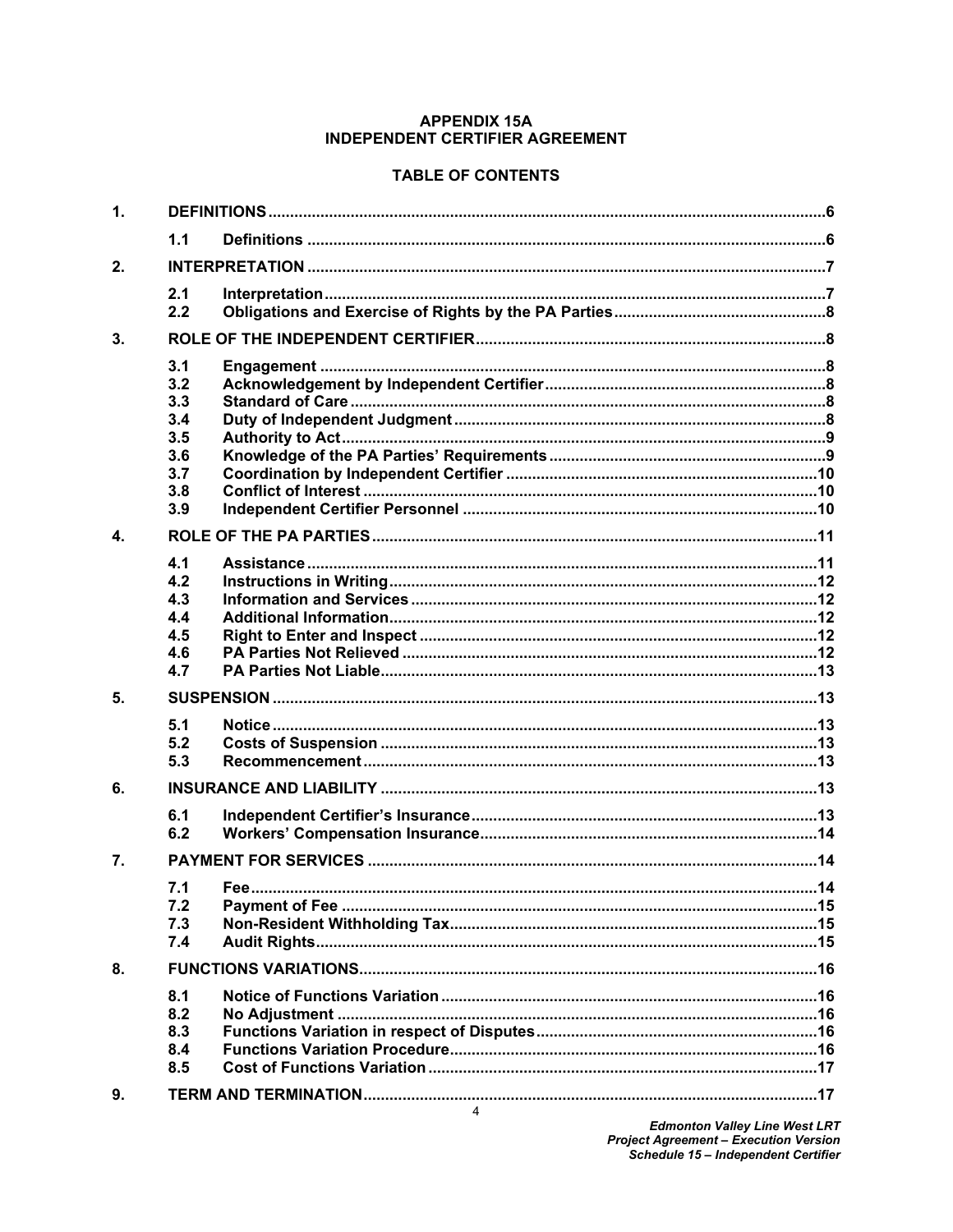|     | 9.1   |                                                                   |  |
|-----|-------|-------------------------------------------------------------------|--|
|     | 9.2   |                                                                   |  |
|     | 9.3   |                                                                   |  |
|     | 9.4   |                                                                   |  |
|     | 9.5   |                                                                   |  |
|     | 9.6   | Independent Certifier's Rights upon Termination for Convenience18 |  |
|     | 9.7   |                                                                   |  |
|     | 9.8   |                                                                   |  |
|     | 9.9   |                                                                   |  |
| 10. |       |                                                                   |  |
|     | 10.1  |                                                                   |  |
| 11. |       |                                                                   |  |
|     | 11.1  |                                                                   |  |
|     | 11.2  |                                                                   |  |
|     | 11.3  |                                                                   |  |
|     | 11.4  |                                                                   |  |
|     | 11.5  |                                                                   |  |
|     | 11.6  |                                                                   |  |
|     | 11.7  |                                                                   |  |
|     | 11.8  |                                                                   |  |
|     | 11.9  |                                                                   |  |
|     | 11.10 |                                                                   |  |
|     | 11.11 |                                                                   |  |
|     | 11.12 |                                                                   |  |
|     | 11.13 |                                                                   |  |
|     | 11.14 |                                                                   |  |
|     | 11.15 |                                                                   |  |
|     | 11.16 |                                                                   |  |
|     |       |                                                                   |  |
|     |       |                                                                   |  |
|     |       |                                                                   |  |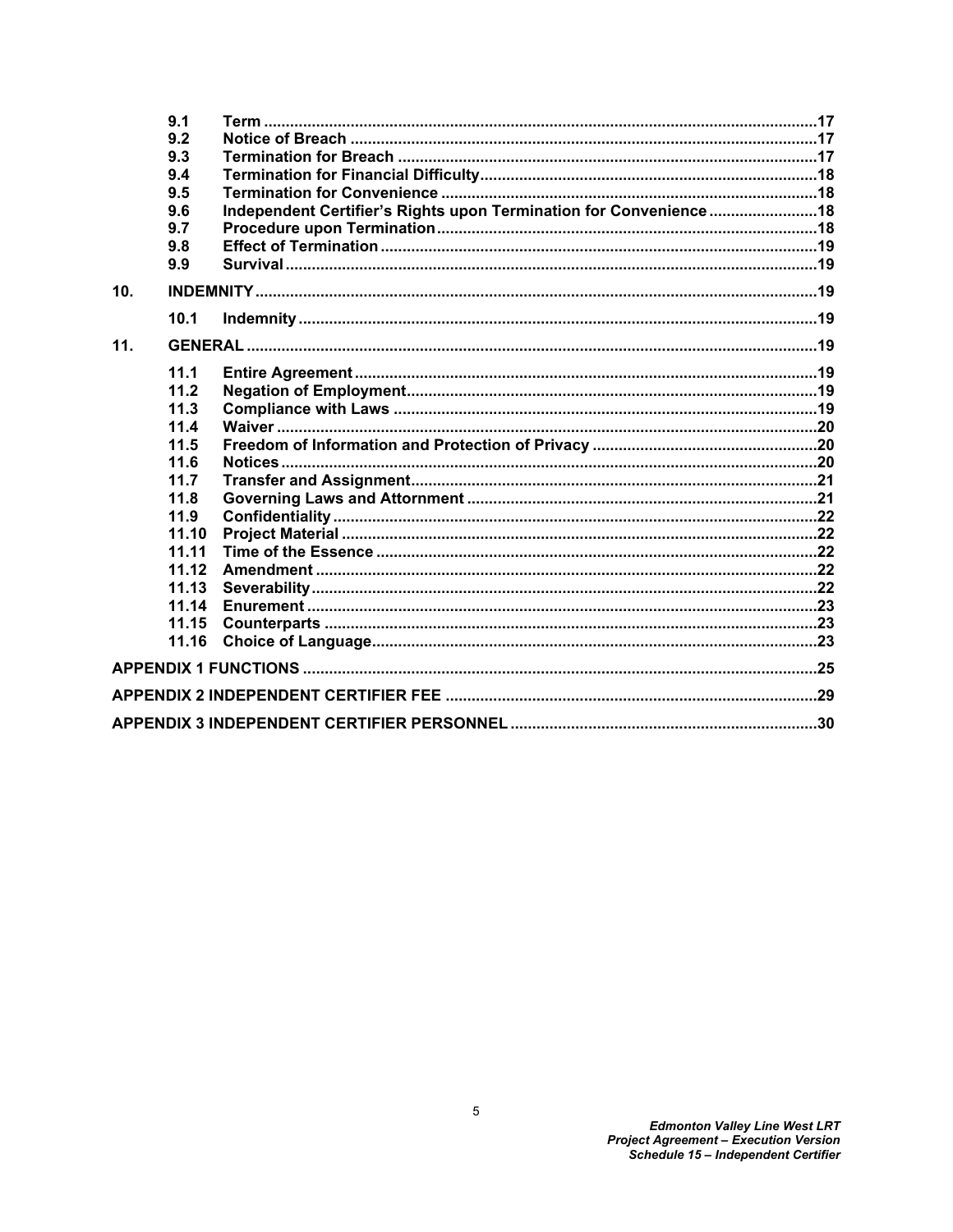# **APPENDIX 15A**

# **INDEPENDENT CERTIFIER AGREEMENT**

**THIS AGREEMENT** is made as of the ▼ day of ▼, 202▼

# **AMONG:**

**The City of Edmonton**

(the "**City**")

# **AND**:

**Marigold Infrastructure Partners Limited Partnership**

("**Project Co**")

**AND**:

▼

(the "**Independent Certifier**")

# **WHEREAS**:

- A. the City and Project Co have entered into the Project Agreement;
- B. the City and Project Co wish to appoint the Independent Certifier, and the Independent Certifier wishes to accept such appointment, to perform certain services in connection with the Project Agreement; and
- C. the City, Project Co and the Independent Certifier wish to enter into this Agreement in order to record the terms by which the Independent Certifier will perform such services.

**NOW THEREFORE** in consideration of the mutual promises and agreements of the City, Project Co and the Independent Certifier herein expressed and for other good and valuable consideration the receipt and sufficiency of which are hereby acknowledged, the City, Project Co and the Independent Certifier covenant and agree as follows:

# <span id="page-7-0"></span>**1. DEFINITIONS**

# <span id="page-7-1"></span>**1.1 Definitions**

In this Agreement including the recitals and Schedules, unless the context indicates a contrary intention, terms which are defined in the Project Agreement (and not otherwise defined in this Agreement) will have the meanings given to them in the Project Agreement and the following terms will have the following meanings:

"**Fee**" means the fees payable by the PA Parties to the Independent Certifier for the Functions, as such fees are specified and made payable in Appendix 2 *[Fee]* of this Independent Certifier Agreement (the "**Agreement**");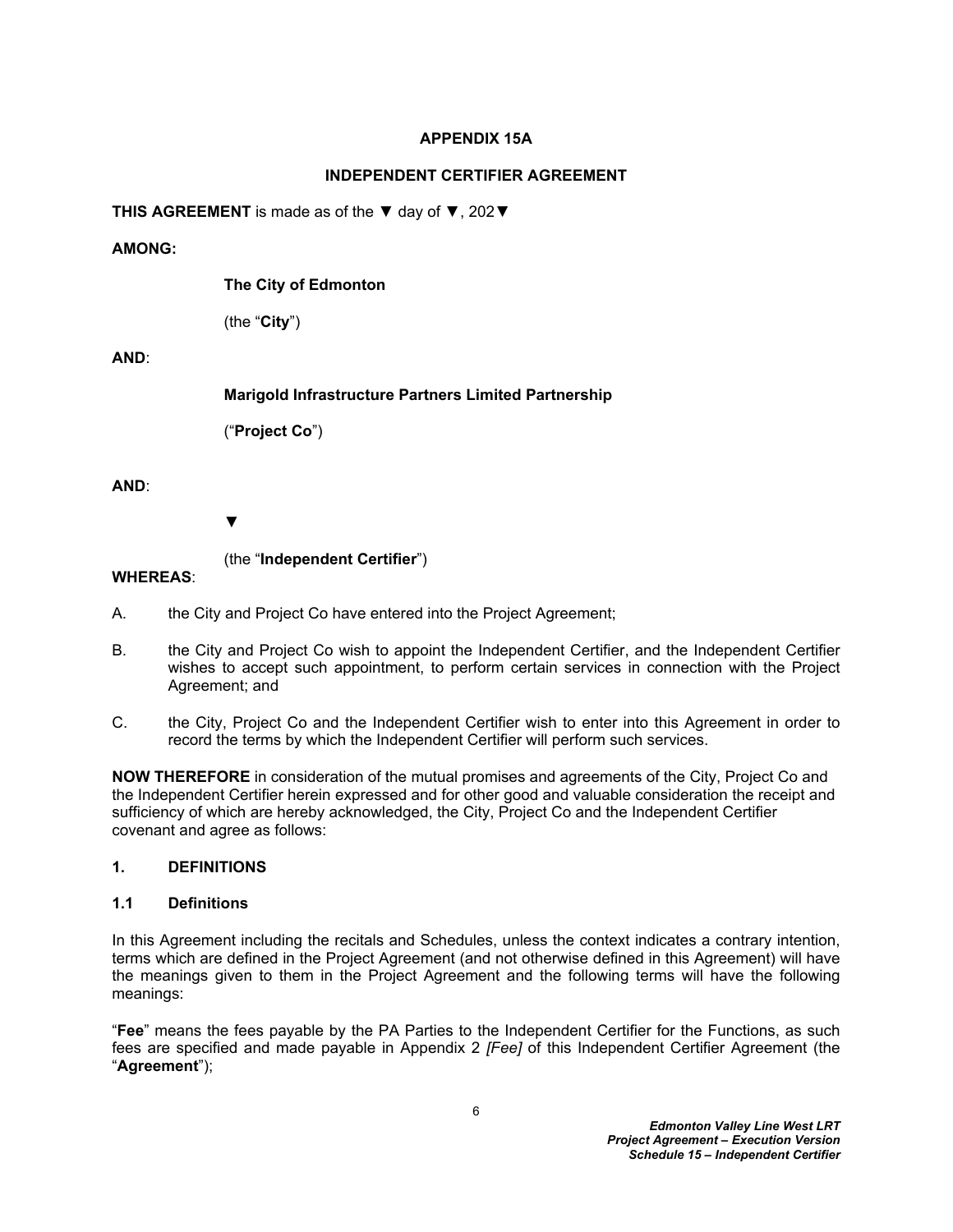"**Functions**" means:

- (a) all of the responsibilities and obligations conferred on the Independent Certifier under the Project Agreement, including any requirement to have particular training, qualifications, certifications, experience or expertise;
- (b) all of the responsibilities and obligations conferred on the Independent Certifier under this Agreement, including the functions described in Schedule 1 *[Functions]* of this Agreement; and
- (c) all other things or tasks which the Independent Certifier is required to do to comply with its obligations under this Agreement;

"**Functions Variation**" means any change to the Functions;

"**Intellectual Property**" means any and all intellectual property rights throughout the world, whether subsisting now or in the future, including rights of any kind in inventions, patents, copyrights, trademarks, service marks, industrial designs, integrated circuit topography rights, applications for registration of any of the foregoing, and know-how, trade secrets, confidential information and trade or business names;

"**PA Party**" means the City or Project Co, individually, and "**PA Parties**" means, collectively, the City and Project Co;

"**Project Agreement**" means that certain agreement entitled "Project Agreement" and made between the City and Project Co as of the  $\blacktriangledown$  day of  $\nabla$ , 202 $\nabla$  with respect to: (i) the design, construction, financing, testing and commissioning of the Infrastructure; and (ii) other ancillary work and services, as the same may be amended, supplemented or replaced from time to time; and

"**Project Material**" means all material:

- (a) provided to the Independent Certifier that is created by or required to be created by any PA Party; and
- (b) provided by or created by or required to be created by the Independent Certifier as part of or for the purpose of performing the Functions,

including documents, equipment, reports, technical information, plans, charts, drawings, calculations, tables, schedules and data (stored and recorded by any means).

"**Subconsultant**" has the meaning ascribed to such term in Section [3.9\(c\)\(iii\)](#page-12-2) of this Agreement.

### <span id="page-8-0"></span>**2. INTERPRETATION**

#### <span id="page-8-1"></span>**2.1 Interpretation**

The division of this Agreement into Sections, the insertion of headings and the provision of a table of contents are for convenience only, do not form a part of this Agreement and will not be used to affect the construction or interpretation of this Agreement. The word "including" will not be construed as limiting the general term or statement immediately preceding. Unless otherwise specified:

(a) each reference in this Agreement to "Section" and "Schedule" is to a Section of, and a Schedule to this Agreement;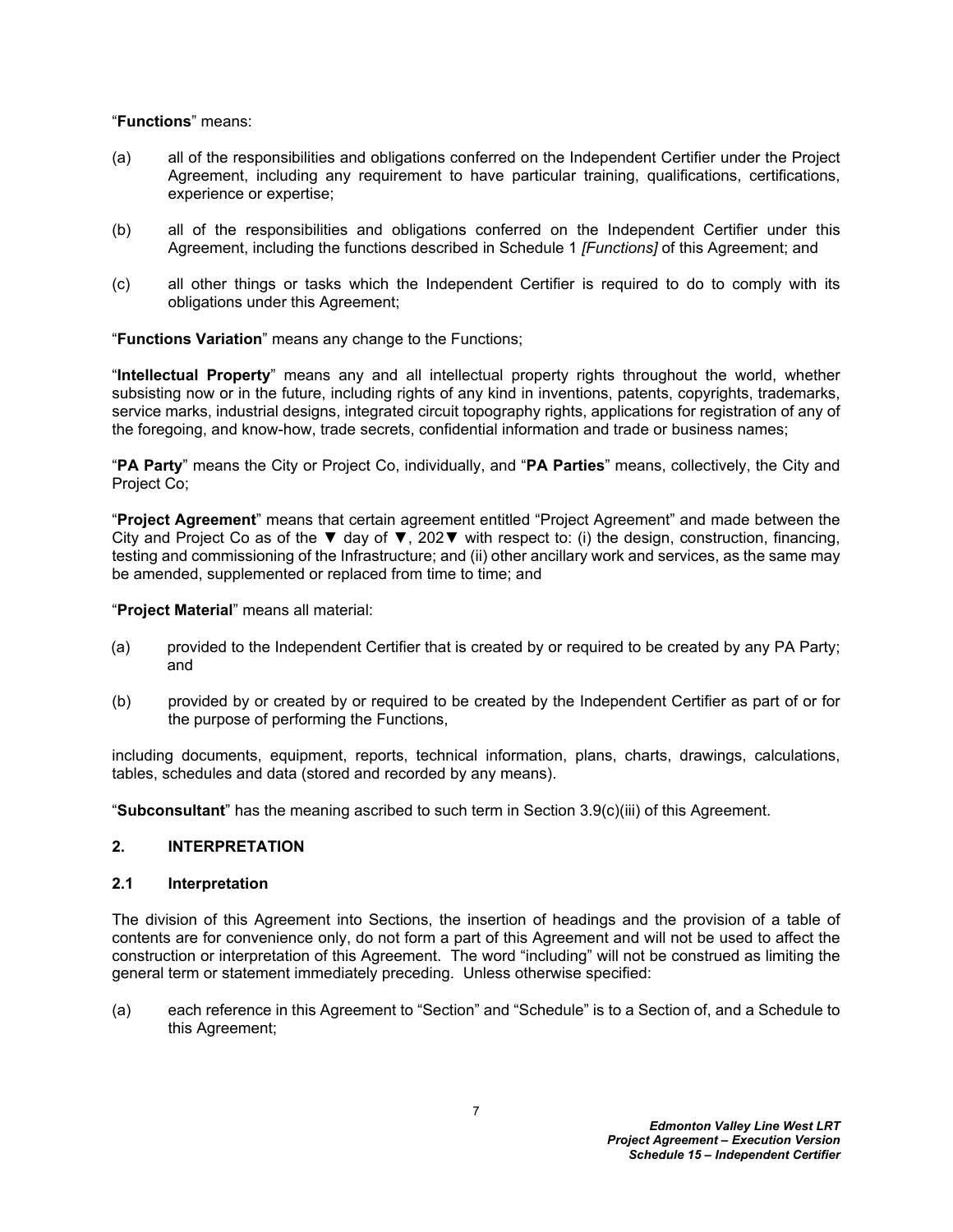- (b) each reference to a statute is deemed to be a reference to that statute and any successor statute, and to the regulations made under that statute and any successor statute, as amended or reenacted from time to time;
- (c) words imparting the singular include the plural and vice versa and words importing gender include all genders;
- (d) references to time of day or date mean the local time or date in Edmonton, Alberta;
- (e) all references to amounts of money mean lawful currency of Canada; and
- (f) an accounting term has the meaning assigned to it, and all accounting matters will be determined, in accordance with Canadian GAAP consistently applied.

## <span id="page-9-0"></span>**2.2 Obligations and Exercise of Rights by the PA Parties**

The obligations of the PA Parties under this Agreement will be several. Except as specifically provided for in this Agreement, the rights of the PA Parties under this Agreement will be jointly exercised by each of the PA Parties.

# <span id="page-9-1"></span>**3. ROLE OF THE INDEPENDENT CERTIFIER**

## <span id="page-9-2"></span>**3.1 Engagement**

The PA Parties hereby appoint the Independent Certifier, and the Independent Certifier hereby accepts such appointment, to carry out the Functions in accordance with this Agreement. The Independent Certifier will perform the Functions in accordance with this Agreement.

### <span id="page-9-3"></span>**3.2 Acknowledgement by Independent Certifier**

The Independent Certifier hereby acknowledges in favour of the PA Parties that it has received a copy of the Project Agreement.

### <span id="page-9-4"></span>**3.3 Standard of Care**

The Independent Certifier will exercise the standard and skill, care and diligence in the performance of the Functions that would be expected of an expert professional experienced in providing services in the nature of the Functions for projects similar to the Project.

### <span id="page-9-5"></span>**3.4 Duty of Independent Judgment**

In exercising the Functions, the Independent Certifier will act:

- (a) impartially, honestly and independently;
- (b) reasonably and professionally;
- (c) in accordance with Good Industry Practice;
- (d) in a timely manner;
	- (i) in accordance with the times prescribed in this Agreement or the Project Agreement, as applicable; and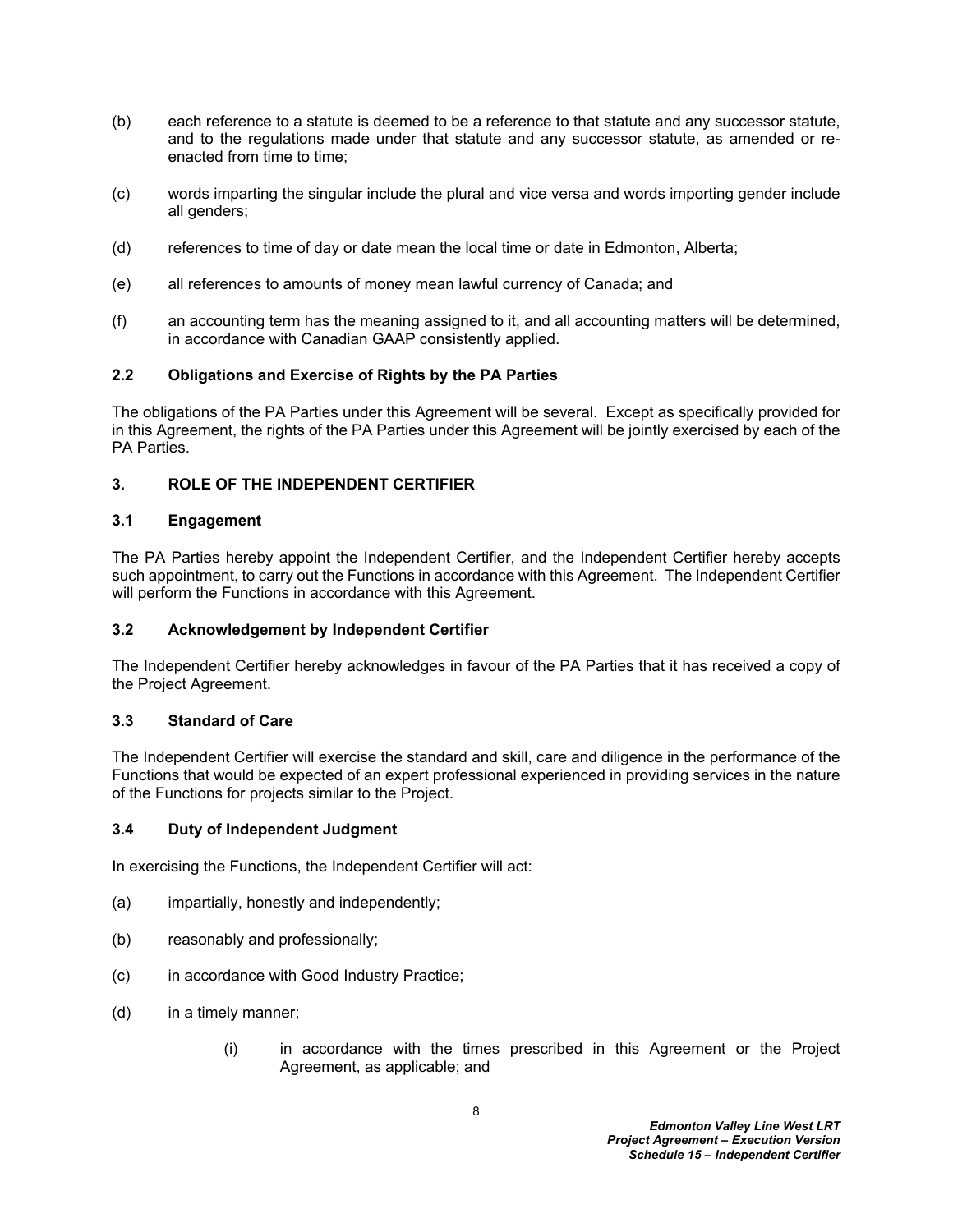(ii) where no times are prescribed, within five Business Days or such earlier time so as to enable the PA Parties to perform their respective obligations under the Project Agreement.

Although the Independent Certifier should take account of any opinions or representations made by the PA Parties, the Independent Certifier will not be bound to comply with any opinions or representations made by either of them in connection with any matter on which the Independent Certifier is required to exercise its professional judgment.

The Independent Certifier acknowledges that as set out under the Project Agreement, the Independent Certifier's certifications will be final and binding on the PA Parties in respect of the issuance of the Certificate of Phase 1 Construction Completion, the ICS Integration Ready Date Certificate, the Certificate of Construction Completion and the Certificate of Final Completion.

A PA Party may dispute any other decision made by the Independent Certifier, including any list of Phase 1 Construction Completion Deficiencies, Construction Completion Deficiencies or list of incomplete Design and Construction that must be completed prior to Phase 1 Construction Completion or Construction Completion.

# <span id="page-10-0"></span>**3.5 Authority to Act**

The Independent Certifier:

- (a) is an independent consultant and is not, and will not purport to be, a partner, joint venturer or agent of any PA Party;
- (b) other than as may be expressly set out in the Project Agreement, has no authority to give any directions to a PA Party or its officers, employees, contractors, consultants or agents; and
- (c) has no authority to waive or alter any terms of the Project Agreement, nor to discharge or release a PA Party from any of its obligations under the Project Agreement unless jointly agreed in writing by the PA Parties.

# <span id="page-10-1"></span>**3.6 Knowledge of the PA Parties' Requirements**

The Independent Certifier warrants that:

- <span id="page-10-2"></span>(a) it has and will be deemed to have informed itself fully of the requirements of the Project Agreement;
- <span id="page-10-3"></span>(b) it will inform itself fully of the requirements of such other documents and materials as may become relevant from time to time to the performance of the Functions;
- (c) without limiting Sections [3.6\(a\)](#page-10-2) or [3.6\(b\),](#page-10-3) it has and will be deemed to have informed itself fully of all time limits and other requirements for any Function which the Independent Certifier carries out under the Project Agreement and this Agreement;
- (d) it has and will be deemed to have informed itself fully of the nature of the work necessary for the performance of the Functions and the locations of, means of access to, and facilities available for, performance of the Functions, including restrictions on any such access or protocols that are required; and
- (e) it has satisfied itself as to the correctness and sufficiency of its proposal for the Functions and that the Fee covers the cost of complying with all of the obligations under this Agreement and of all matters and things necessary for the due and proper performance and completion of the Functions.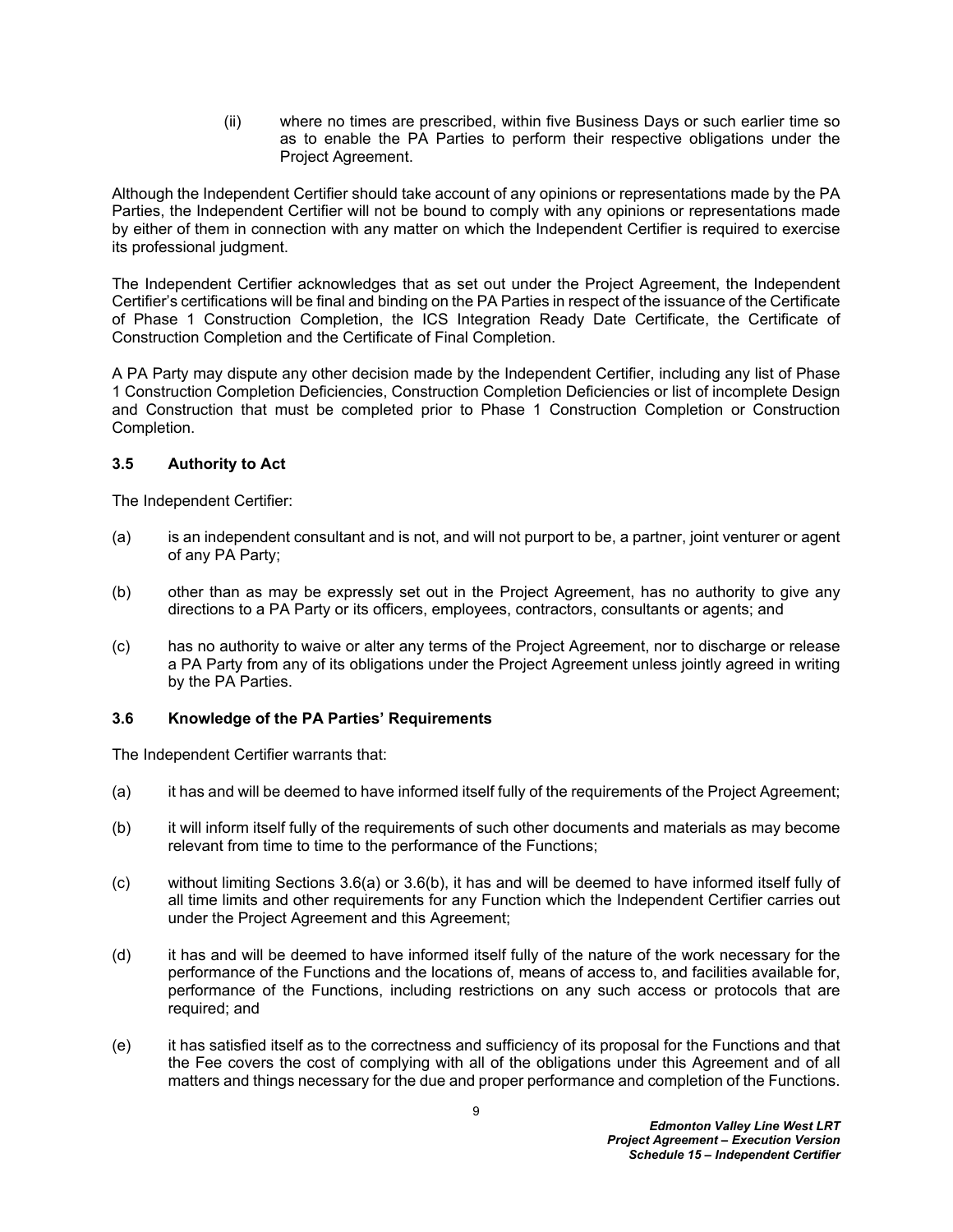## <span id="page-11-0"></span>**3.7 Coordination by Independent Certifier**

The Independent Certifier will:

- (a) fully cooperate with the PA Parties;
- <span id="page-11-3"></span>(b) carefully coordinate the Functions with the work and services performed by the PA Parties;
- (c) without limiting its obligations under Sections [3.4](#page-9-5) *[Duty of Independent Judgment]* and [3.7\(b\)](#page-11-3), perform the Functions so as to avoid unreasonably interfering with, disrupting or delaying the work and services performed by the PA Parties;
- <span id="page-11-4"></span>(d) provide copies to all PA Parties of all reports, communications, certificates and other documentation that it provides to any PA Party; and
- (e) without limiting Section [3.7\(d\),](#page-11-4) provide copies of any inspection and meeting notices:
	- (i) received by the Independent Certifier, to the PA Parties forthwith upon receipt thereof; or
	- (ii) issued by the Independent Certifier, simultaneously to both PA Parties,

so as to enable the PA Parties a reasonable opportunity to attend such inspections or meetings involving the Independent Certifier.

## <span id="page-11-1"></span>**3.8 Conflict of Interest**

The Independent Certifier warrants that:

- (a) at the date of signing this Agreement, no conflict of interest exists or is likely to arise in the performance of its obligations under this Agreement; and
- (b) if, during the term of this Agreement, any such conflict of interest or risk of conflict of interest arises, the Independent Certifier will notify the PA Parties immediately in writing of that conflict of interest or risk of conflict of interest and take such steps as may be required by each of the PA Parties to avoid or mitigate that conflict of interest or risk.

The Independent Certifier covenants to not enter into any agreement or relationship which could reasonably be expected to result in a conflict of interest in the performance of its obligations under this Agreement.

### <span id="page-11-2"></span>**3.9 Independent Certifier Personnel**

- (a) Subject to Sections [3.9\(b\)](#page-11-5) and [3.9\(c\),](#page-12-3) the Independent Certifier will use the partners, directors or employees described in [Appendix 3](#page-31-1) *[Independent Certifier Personnel]* of this Agreement in connection with the performance of the Functions and such persons' services will be available for so long as may be necessary to ensure the proper performance by the Independent Certifier of the Functions. Such persons will have full authority to act on behalf of the Independent Certifier for all purposes in connection with this Agreement.
- <span id="page-11-5"></span>(b) None of the persons listed in [Appendix 3](#page-31-1) *[Independent Certifier Personnel]* will be removed or replaced unless he/she ceases to work as a partner in, or director or employee of, the Independent Certifier or he/she is unable to work because of death or illness. The Independent Certifier will notify the PA Parties of any such circumstances and will be responsible for finding a replacement who will previously have been approved in writing by the PA Parties.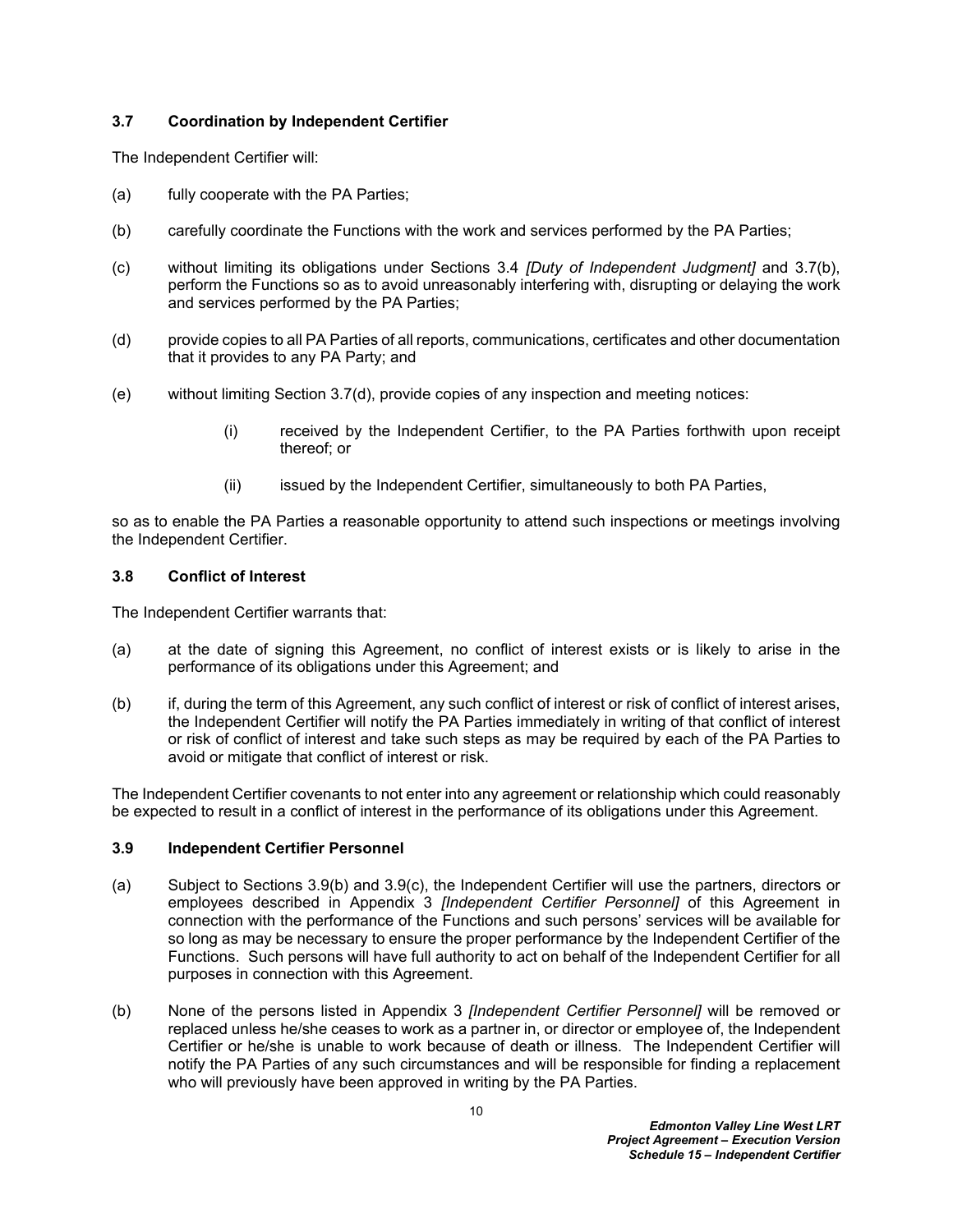- <span id="page-12-3"></span>(c) The Independent Certifier is deemed to have considered and included all relevant resources that are necessary and reasonably foreseen to be required to perform the Functions, to the extent that would be expected of an experienced Independent Certifier, working on similar projects. However, where the Independent Certifier considers that the partners, directors or employees described in Appendix 3 *[Independent Certifier Personnel]* of this Agreement do not possess all of the experience or expertise necessary for the proper performance of the Functions, the Independent Certifier shall provide prompt written notice to the PA Parties detailing:
	- (i) the specific Functions for which the partners, directors or employees described in [Appendix 3](#page-31-1) *[Independent Certifier Personnel]* of this Agreement do not possess the necessary experience or expertise;
	- (ii) the specific experience or expertise required for the proper performance of the applicable Functions; and
	- (iii) the persons or firms proposed to be retained by the Independent Certifier (each a "**Subconsultant**"), including details of their relevant expertise and experience, the terms of their proposed engagement and the Subconsultant's proposed compensation terms.

<span id="page-12-2"></span>The Independent Certifier shall not engage the services of a Subconsultant without first obtaining the written approval of the PA Parties, such approval not to be unreasonably withheld. The Independent Certifier agrees that:

- (iv) the terms of this Agreement shall in all events be binding upon the Independent Certifier regardless of the existence of any inconsistent or contrary terms in any agreement between the Independent Certifier and any Subconsultant whether or not and without regard to the fact that the PA Parties may have directly or indirectly had notice of any such inconsistent term;
- (v) the Independent Certifier shall require each Subconsultant to comply with the terms and conditions of this Agreement to the extent applicable to the specific Functions performed by the Subconsultant; and
- (vi) the Independent Certifier is responsible and liable for the Functions performed by, and for the acts and omissions of, each Subconsultant and its personnel to the same degree as if the Functions were performed by, or the acts or omissions were those of, the Independent Certifier or its partners, directors or employees.

No agreement between the Independent Certifier and a Subconsultant creates any contractual or other legal relationship between any of the PA Parties and the Subconsultant.

# <span id="page-12-0"></span>**4. ROLE OF THE PA PARTIES**

### <span id="page-12-1"></span>**4.1 Assistance**

Each of the PA Parties shall cooperate with and provide reasonable assistance to the Independent Certifier to familiarize the Independent Certifier with all necessary aspects of the Project to enable the Independent Certifier to carry out its obligations under this Agreement.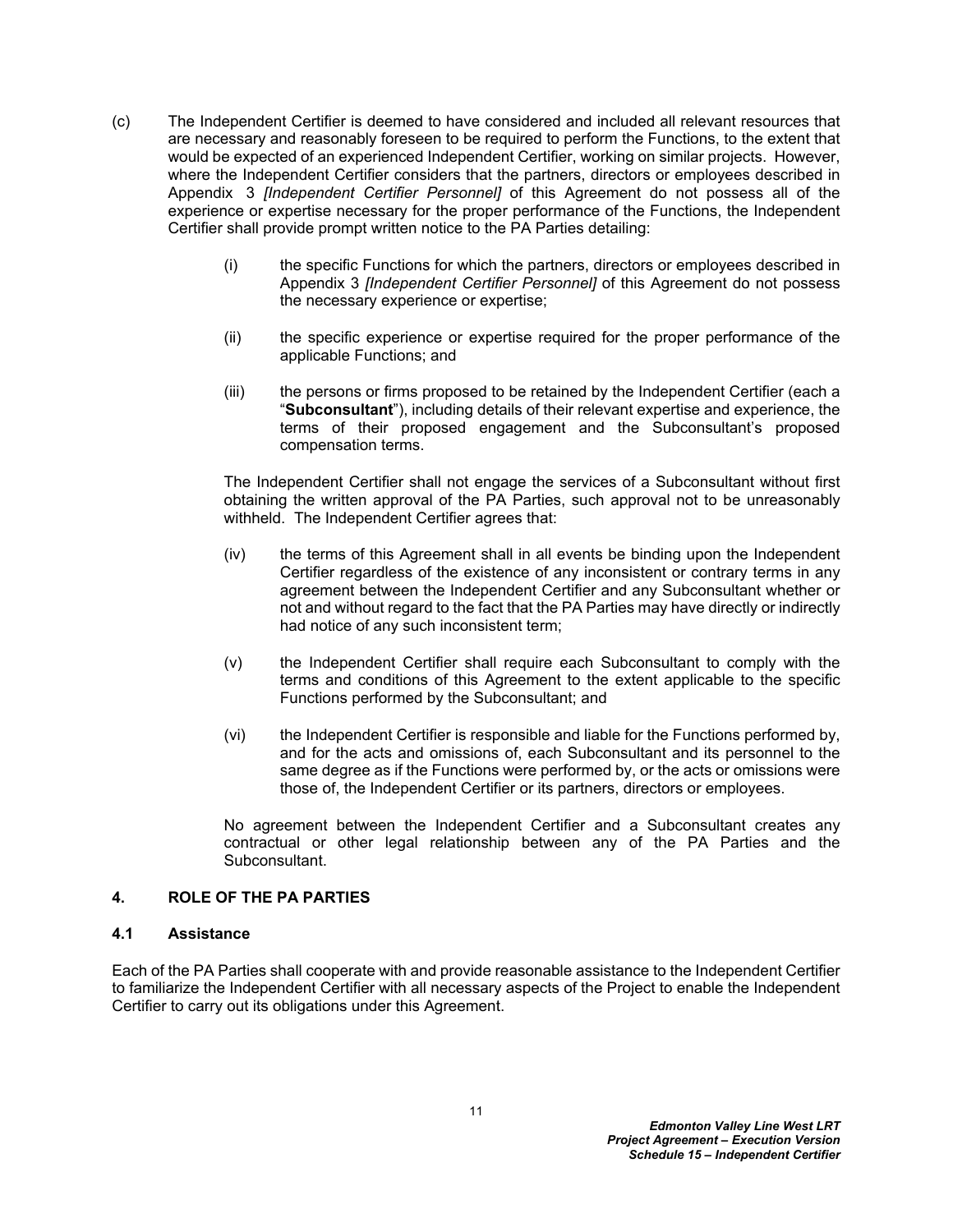## <span id="page-13-0"></span>**4.2 Instructions in Writing**

Save for any matter in Dispute, all instructions to the Independent Certifier by the PA Parties will be given jointly in writing.

## <span id="page-13-1"></span>**4.3 Information and Services**

Each of the PA Parties shall each make available to the Independent Certifier, as soon as practicable from time to time, all information, documents and particulars in its possession which are necessary for the Independent Certifier to perform the Functions, including such information, documents and particulars required in order for the Independent Certifier to:

- (a) determine the progress of the Project Work; and
- (b) determine whether or not the criteria for Phase 1 Construction Completion, ICS Integration Ready Date, Construction Completion and Final Completion have been achieved,

and shall provide copies of all such information, documents and particulars to the other PA Party.

## <span id="page-13-2"></span>**4.4 Additional Information**

If any information, documents or particulars are reasonably required to enable the Independent Certifier to perform the Functions and have not been provided by Project Co or the City, as the case may be, then:

- (a) the Independent Certifier shall give notice in writing to Project Co or the City, as the case may be, of the details of the information, documents or particulars required, demonstrating the need and the reasons why they are required; and
- (b) Project Co or the City, as the case may be, shall arrange for the required information, documents or particulars to be provided to the Independent Certifier as soon as reasonably practicable.

## <span id="page-13-3"></span>**4.5 Right to Enter and Inspect**

Upon giving reasonable notice to Project Co, the Independent Certifier (and any person authorized by it) may enter and inspect the Lands, the Infrastructure and the location of any work in progress at any reasonable time in connection with the exercise or proposed exercise of rights under this Agreement, subject to:

- (a) observance of the reasonable rules of Project Co as to safety and security for the Lands, the Infrastructure and work in progress;
- (b) not causing unreasonable delay to the carrying out of the Project Work by reason of its presence at the Lands, the Infrastructure or the location of any work in progress; and
- (c) not causing any damage to the Lands, the Infrastructure or work in progress.

### <span id="page-13-4"></span>**4.6 PA Parties Not Relieved**

Neither PA Party shall be relieved from performing or observing its obligations, or from any other liabilities, under the Project Agreement as a result of either the appointment of, or any act or omission by, the Independent Certifier.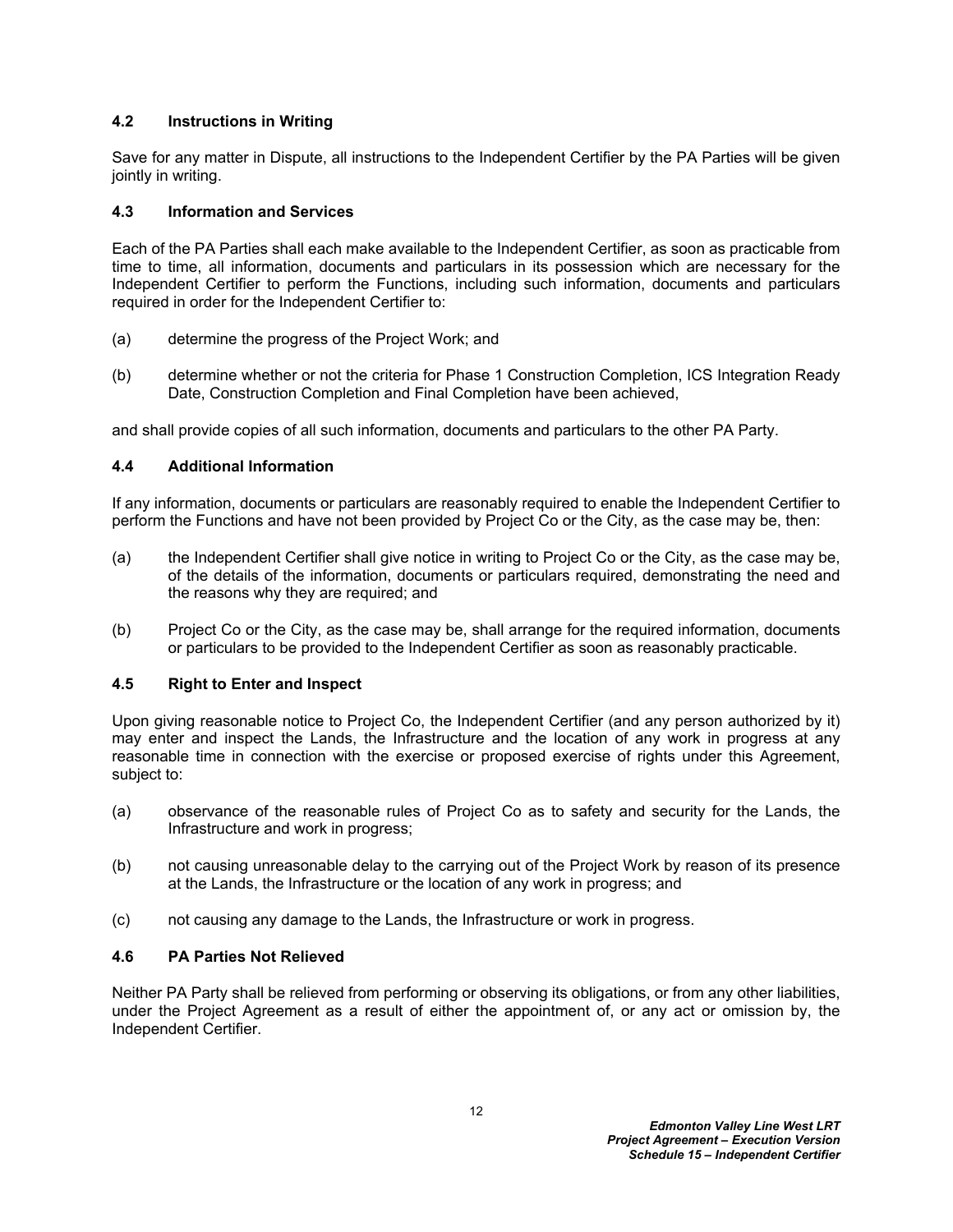# <span id="page-14-0"></span>**4.7 PA Parties Not Liable**

On no account shall a PA Party be liable to another PA Party for any act or omission by the Independent Certifier whether under or purportedly under a provision of the Project Agreement, this Agreement or otherwise, provided that any such act or omission shall not extinguish, relieve, limit or qualify the nature or extent of any right or remedy of either PA Party against or any obligation or liability of either PA Party to the other PA Party which would have existed regardless of such act or omission.

# <span id="page-14-1"></span>**5. SUSPENSION**

# <span id="page-14-2"></span>**5.1 Notice**

The Functions (or any part) may be suspended at any time by the PA Parties:

- <span id="page-14-8"></span>(a) if the Independent Certifier fails to comply with its obligations under this Agreement, immediately by the PA Parties giving joint notice in writing to the Independent Certifier; or
- <span id="page-14-7"></span>(b) in any other case, by the PA Parties giving seven days joint notice in writing to the Independent Certifier.

# <span id="page-14-3"></span>**5.2 Costs of Suspension**

The Independent Certifier will:

- (a) subject to the Independent Certifier complying with Section 8 *[Functions Variations]*, be entitled to recover the extra costs incurred by the Independent Certifier by reason of a suspension directed under Section [5.1\(b\)](#page-14-7) valued as a Functions Variation under Section 8 *[Functions Variations]*; and
- (b) have no entitlement to be paid any costs, expenses, losses or damages arising from a suspension under Section [5.1\(a\).](#page-14-8)

# <span id="page-14-4"></span>**5.3 Recommencement**

The Independent Certifier will immediately recommence the carrying out of the Functions (or any part) on receipt of a joint written notice from the PA Parties requiring it to do so.

# <span id="page-14-5"></span>**6. INSURANCE AND LIABILITY**

# <span id="page-14-6"></span>**6.1 Independent Certifier's Insurance**

- <span id="page-14-9"></span>(a) The Independent Certifier shall, at its cost, obtain and maintain:
	- (i) commercial general liability insurance covering the services and operations of the Independent Certifier for bodily injury and/or property damage with policy limits of not less than five million dollars (\$5,000,000.00) per occurrence and a deductible not more than \$5,000 per occurrence for property damage; and
	- (ii) professional liability insurance with policy limits of not less than five million dollars (\$5,000,000) per claim and in the aggregate, a deductible not more than \$25,000 per claim and covering liability which the Independent Certifier might incur as a result of breach by it of its obligations owed in a professional capacity to the PA Parties, or either of them, under or in connection with this Agreement or the provision of services or the performance of the Functions hereunder.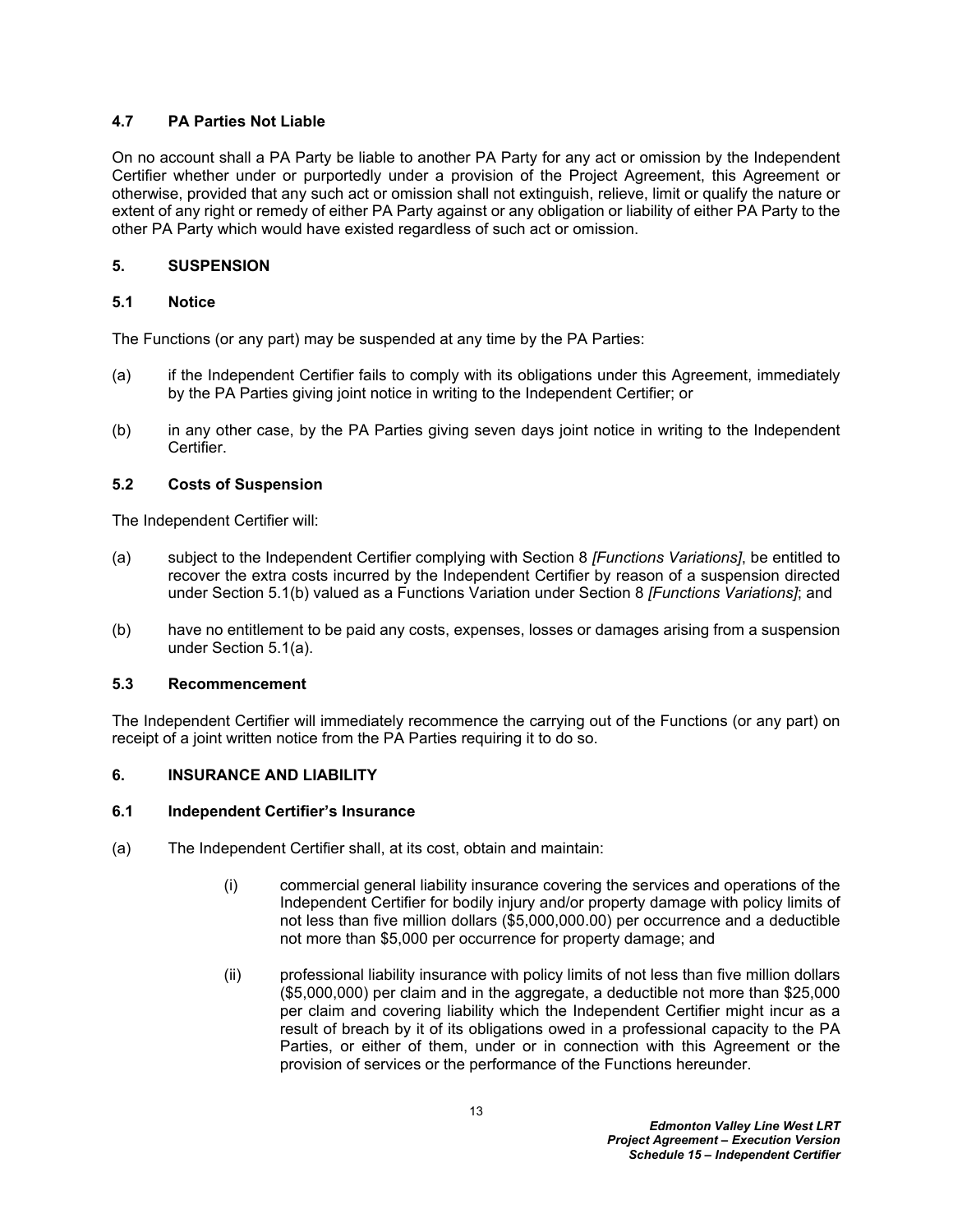- (b) The Independent Certifier shall:
	- (i) ensure that each of the insurance policies described in Section [6.1\(a\)](#page-14-9) is in a form and with insurers and on terms acceptable to each of the PA Parties;
	- (ii) ensure that each of the insurance policies required to be taken out by the Independent Certifier under Section [6.1\(a\)](#page-14-9) is obtained and maintained with reputable and qualified insurers licensed in Alberta
	- (iii) ensure that the commercial general liability insurance policy required under Section [6.1\(a\)](#page-14-9) contains a cross liability and severability of interest clause and may be primary and non-contributory with any similar insurance coverage (primary or excess) maintained by the City or Project Co;
	- (iv) be responsible for the payment of all premium and deductible amounts relating to the insurance policies;
	- (v) maintain in force the commercial general liability insurance as required under Section [6.1\(a\)](#page-14-9) from the date of this Agreement until the expiry or termination of this Agreement;
	- (vi) maintain in force the professional liability insurance required under Section [6.1\(a\)](#page-14-9)  from the date of this Agreement until the expiry or termination of this Agreement;
	- (vii) endorse the commercial general liability insurance to include each of the PA Parties as additional insureds;
	- (viii) endorse the commercial general liability insurance to include a waiver of subrogation in favor of the City and Project Co;
	- $(ix)$  provide copies of each of the insurance policies described in Section [6.1\(a\)](#page-14-9) to each of the PA Parties upon request; and
	- (x) provide evidence of renewal of each of the insurance policies described in Section [6.1\(a\)](#page-14-9) to each of the PA Parties not less than 30 days prior to the expiry dates of the policies. At the option of the PA Parties, evidence of insurance may be provided by an insurance certificate issued by the Independent Certifier's insurance broker.

# <span id="page-15-0"></span>**6.2 Workers' Compensation Insurance**

The Independent Certifier shall, at its own cost and at all times during the term of this Agreement, insure its liability (including its common law liability) as required under any applicable workers' compensation statute or regulation in relation to its employees engaged in the Functions.

# <span id="page-15-1"></span>**7. PAYMENT FOR SERVICES**

### <span id="page-15-2"></span>**7.1 Fee**

(a) In consideration of the Independent Certifier performing the Functions in accordance with this Agreement, the PA Parties shall pay the Independent Certifier the Fee.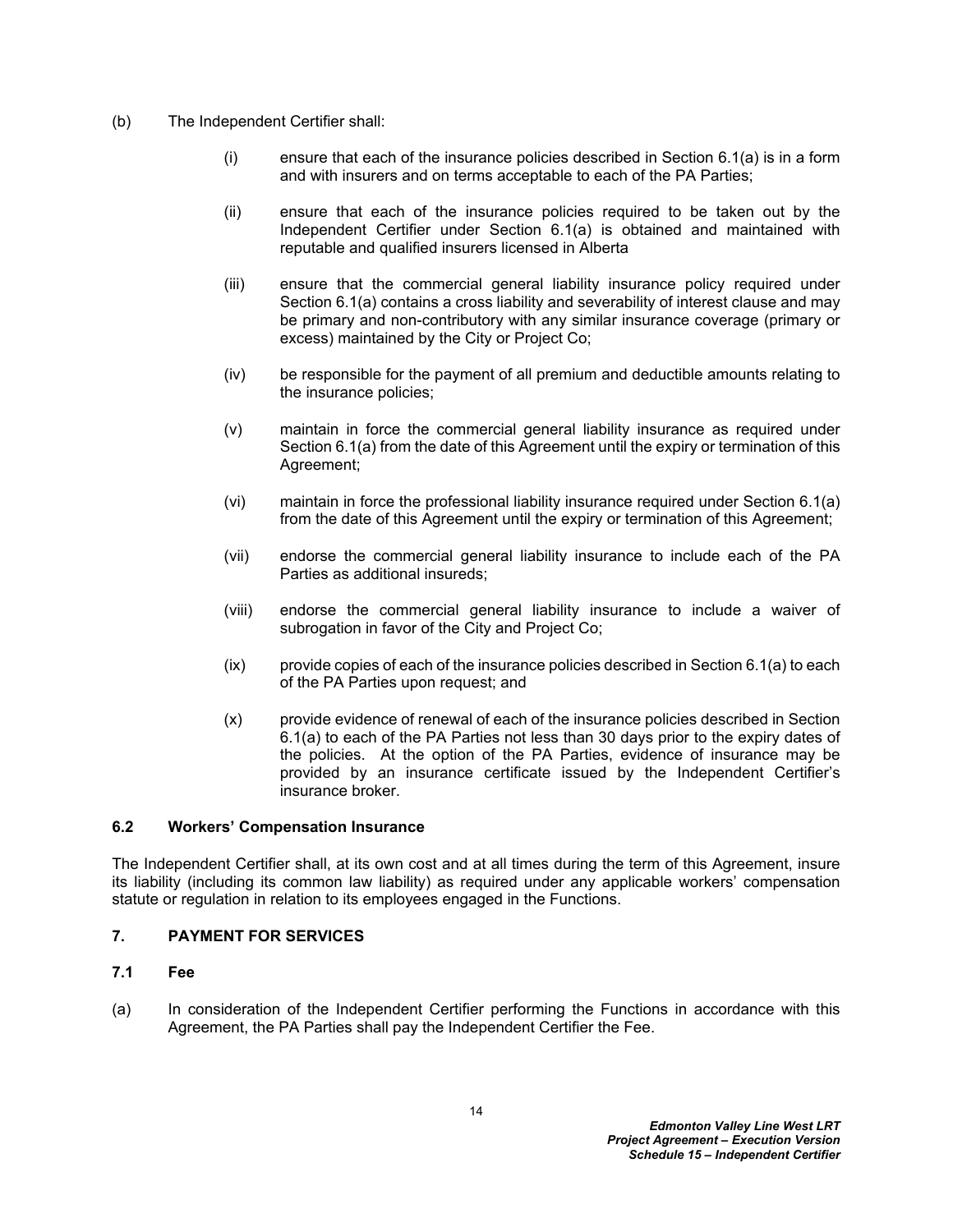(b) The Fee includes all taxes (except for Goods and Services Tax), disbursements and expenses (including accommodation, car rental, equipment and travel expenses), overheads and profit to perform the Functions.

## <span id="page-16-0"></span>**7.2 Payment of Fee**

- (a) Each of the PA Parties shall pay its share of the Fee to the Independent Certifier in accordance with the payment process and schedule specified in [Appendix 2](#page-30-1) *[Fee]* and which shall be invoiced by the Independent Certifier separately (as to each PA Party's share of the Fee) to Project Co and the City. The obligation of Project Co and the City to each pay its share of the Fee to the Independent Certifier is not joint and several and neither the City nor Project Co shall have any liability whatsoever for the non-payment by the other of any fees or costs payable by such other party under this Agreement.
- (b) Project Co acknowledges and agrees that if any amount due and payable by Project Co to the Independent Certifier is outstanding, the Independent Certifier shall not have any obligation to Project Co to make any certification under the Project Agreement.

# <span id="page-16-1"></span>**7.3 Non-Resident Withholding Tax**

(a) Before paying the Independent Certifier, the PA Parties shall determine if a non-resident withholding tax is applicable. If required, the PA Parties may withhold and remit the withholding tax to the relevant government authority. This remission is considered payment in accordance with Section [7](#page-15-1) *[Payment for Services]* of this Agreement and the amount of the withholding tax remitted will constitute a payment to the Independent Certifier.

## <span id="page-16-2"></span>**7.4 Audit Rights**

- (a) The PA Parties, jointly and severally, may audit all Project Material, including all financial and related records associated with the Functions provided pursuant to this Agreement.
- (b) The Independent Certifier shall at all times during the term of this Agreement and for a period of seven years following the termination of this Agreement pursuant to Section 9 *[Term and Termination]* keep and maintain in accordance with Canadian GAAP, all Project Material.
- (c) The Independent Certifier shall at all reasonable times make Project Material available for inspection and review by an auditor appointed by either, or both, of the PA Parties (the "Auditor"), and will provide such copies or extracts requested by the Auditor.
- (d) The Auditor may at all reasonable times without prior notice, initiate a financial or operational audit and the Independent Certifier will facilitate access to property and cooperate fully with the Auditor or any person performing duties for the Auditor.
- (e) The Auditor may in the Auditor's discretion appoint experts, professionals and others including without limitation, quantity surveyors, accountants, engineers, scientists, lawyers, actuaries, tradesmen, appraisers or insurance personnel to provide services to the Auditor for any audit authorized by the terms of this Agreement.
- (f) The Independent Certifier must expressly include the provisions of this Section [7.4](#page-16-2) [Audit Rights] in any agreement entered into by the Independent Certifier (including any agreement entered into with a Subconsultant) relating to its rights, duties or obligations under this Agreement.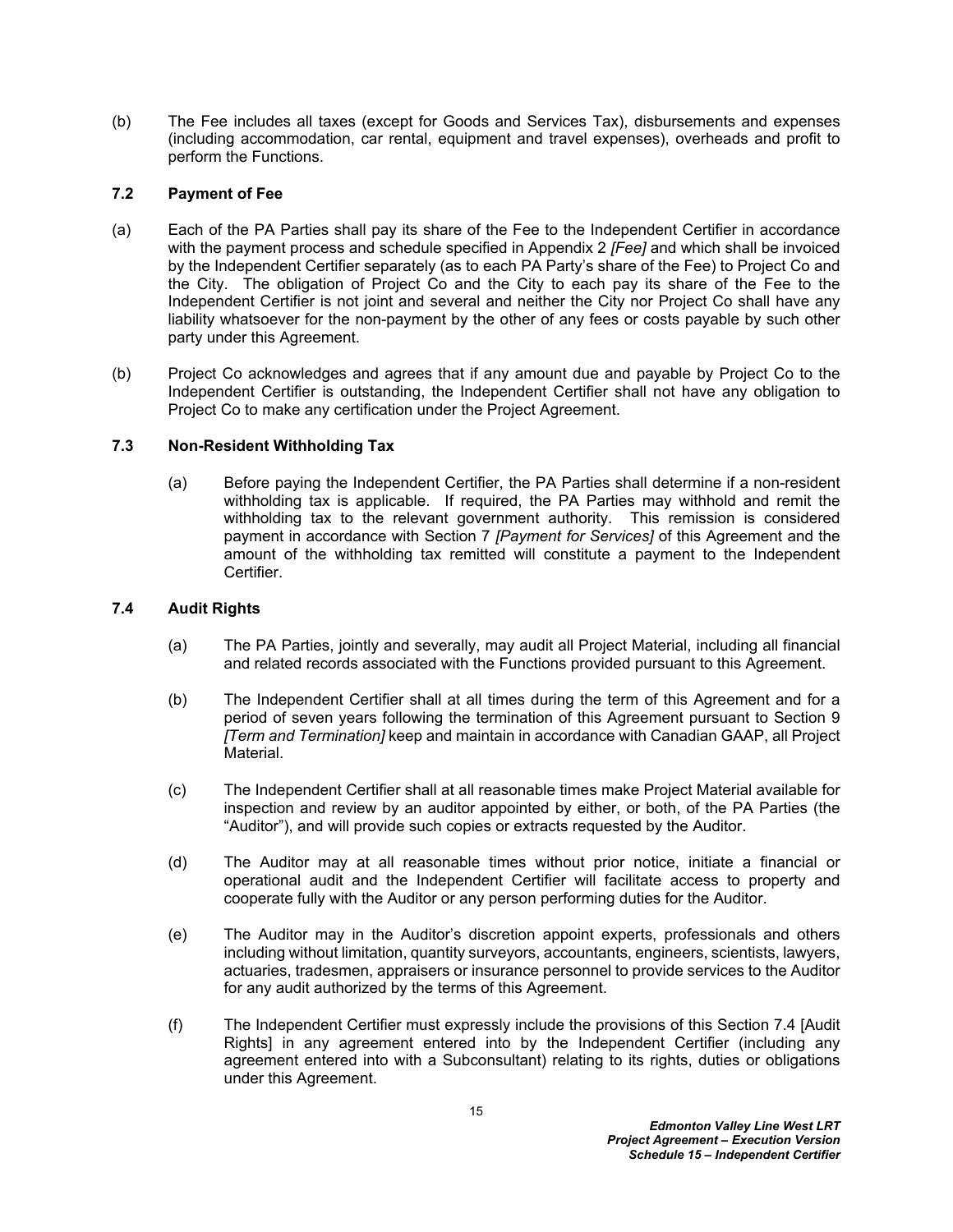- (g) Costs of any audits conducted under the authority of this Section [7.4](#page-16-2) [Audit Rights] shall be borne by the PA Party or PA Parties that initiated the applicable audit.
- (h) Nothing in this Section shall be construed so as to restrict, limit, revoke, or abridge any other express or implied rights, powers, or obligations that either or both of the PA Parties may have in law or equity.

# <span id="page-17-0"></span>**8. FUNCTIONS VARIATIONS**

## <span id="page-17-1"></span>**8.1 Notice of Functions Variation**

- <span id="page-17-5"></span>(a) If the Independent Certifier believes, other than a "Functions Variation Order" under Section [8.3](#page-17-3) [Functions Variation Procedure], that any direction of the PA Parties constitutes or involves a Functions Variation it shall:
	- (i) within seven days after receiving the direction and before commencing work on the subject matter of the direction, give notice to the PA Parties that it considers that the direction constitutes or involves a Functions Variation; and
	- (ii) within 21 days after giving the notice under Section [8.1\(a\)\(i\),](#page-17-5) submit a written claim to each of the City and Project Co which includes detailed particulars of the claim, the amount of the claim and how it was calculated.
- (b) Regardless of whether the Independent Certifier considers that such a direction constitutes or involves a Functions Variation, the Independent Certifier shall continue to perform the Functions in accordance with this Agreement and all directions of the PA Parties, including any direction in respect of which notice has been given under this Section.

# <span id="page-17-2"></span>**8.2 No Adjustment**

If the Independent Certifier fails to comply with Section [8.1](#page-17-1) *[Notice of Functions Variation]*, the Fee will not be adjusted as a result of the relevant direction.

# <span id="page-17-3"></span>**8.3 Functions Variation in respect of Disputes**

The Independent Certifier shall, subject to compliance with Section 8 *[Functions Variations]*, be entitled to recover the extra costs incurred by the Independent Certifier by reason of a determination in respect of Disputes between the Parties pursuant to Section 2.4 *[Independent Certifier]* of Schedule 20 *[Dispute Resolution Procedure]* valued as a Functions Variation under Section 8 *[Functions Variations]*.

### <span id="page-17-4"></span>**8.4 Functions Variation Procedure**

- (a) The City and Project Co may jointly issue a document titled "Functions Variation Price Request" to the Independent Certifier which will set out details of a proposed Functions Variation which the PA Parties are considering.
- (b) Within seven days after the receipt of a "Functions Variation Price Request", the Independent Certifier shall provide each of the City and Project Co with a written notice in which the Independent Certifier sets out the effect which the proposed Functions Variation will have on the Fee.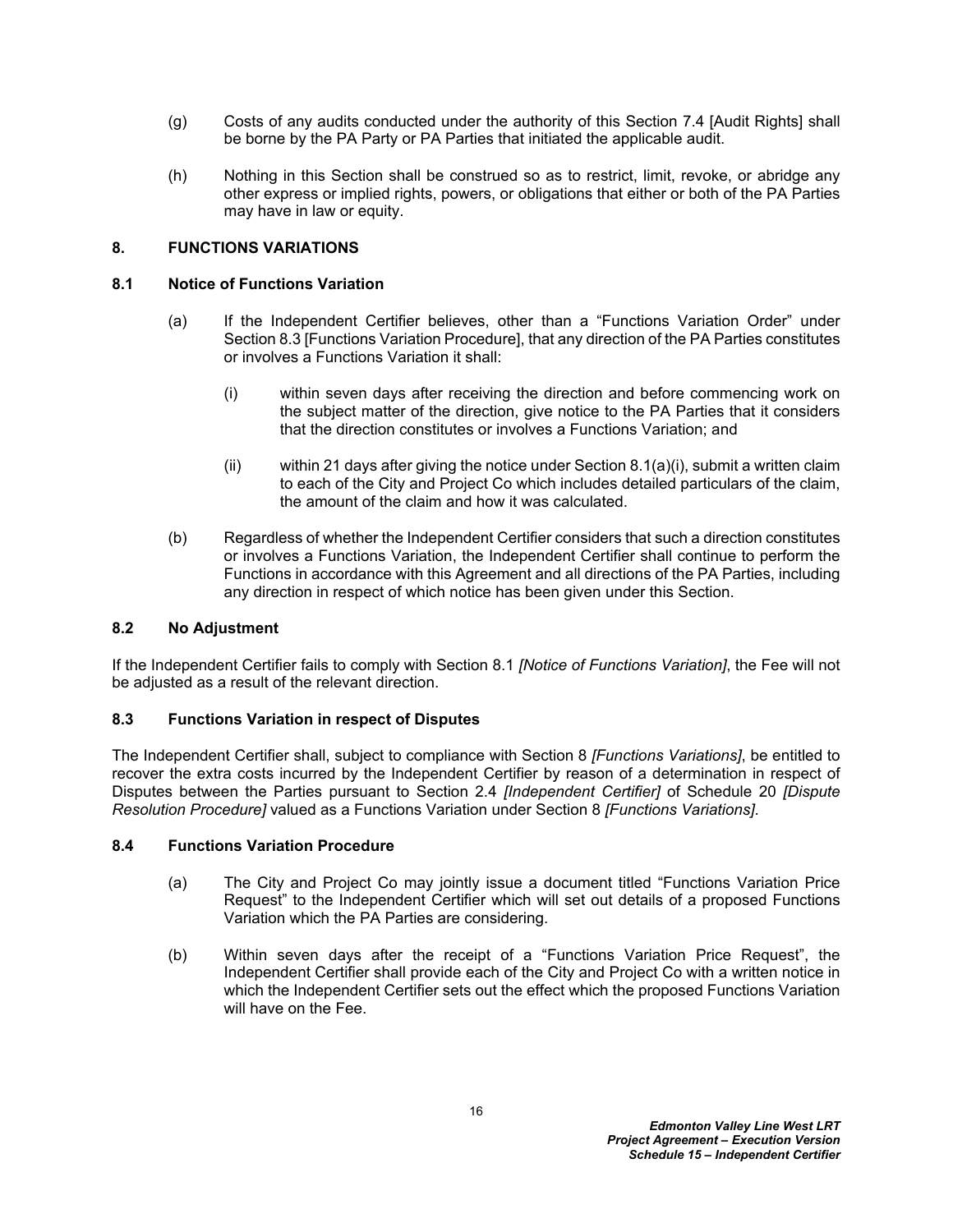- <span id="page-18-5"></span>(c) Each of the City and Project Co may then jointly direct the Independent Certifier to carry out a Functions Variation by written document titled "Functions Variation Order" which will state either that:
	- (i) the Fee is adjusted as set out in the Independent Certifier's notice; or
	- (ii) the adjustment (if any) to the Fee will be determined under Section [8.5](#page-18-0) *[Cost of Functions Variation]*.

## <span id="page-18-0"></span>**8.5 Cost of Functions Variation**

- <span id="page-18-6"></span>(a) Subject to Section [8.2](#page-17-2) *[No Adjustment]*, the Fee shall be adjusted for all Functions Variations or suspensions under Section [5.1\(b\)](#page-14-7) carried out by the Independent Certifier by:
	- (i) the amount (if any) stated in the "Functions Variation Order" in accordance with Section [8.4\(c\);](#page-18-5)
	- $(i)$  if Section 8.5(a) $(i)$  is not applicable, an amount determined pursuant to the fee schedule for Functions Variations in [Appendix 2](#page-30-1) [*Fee*]; or
	- (iii) where such rates or prices are not applicable, a reasonable amount to be agreed between the PA Parties and the Independent Certifier or, failing agreement, determined by the City and Project Co jointly, acting reasonably.
- (b) Any reductions in the Fee shall be calculated on the same basis as any increases.

## <span id="page-18-1"></span>**9. TERM AND TERMINATION**

### <span id="page-18-2"></span>**9.1 Term**

Subject to earlier termination, this Agreement shall commence on the date of this Agreement and continue in full force until the earlier of: (a) the date on which all of the Functions have been performed in full by the Independent Certifier; and (b) such other date, if any, on which termination of this Agreement takes effect in accordance with its terms (the "**Term**").

### <span id="page-18-3"></span>**9.2 Notice of Breach**

If the Independent Certifier commits a breach of this Agreement, the PA Parties may give written notice to the Independent Certifier:

- (a) specifying the breach; and
- (b) directing its rectification in the period specified in the notice, being a period not less than 7 days from the date of service of the notice.

### <span id="page-18-4"></span>**9.3 Termination for Breach**

If the Independent Certifier fails to rectify the breach within the period specified in the notice issued under Section [9.2](#page-18-3) *[Notice of Breach]*, the PA Parties may, without prejudice to any other rights of the PA Parties or either of them, jointly terminate this Agreement immediately.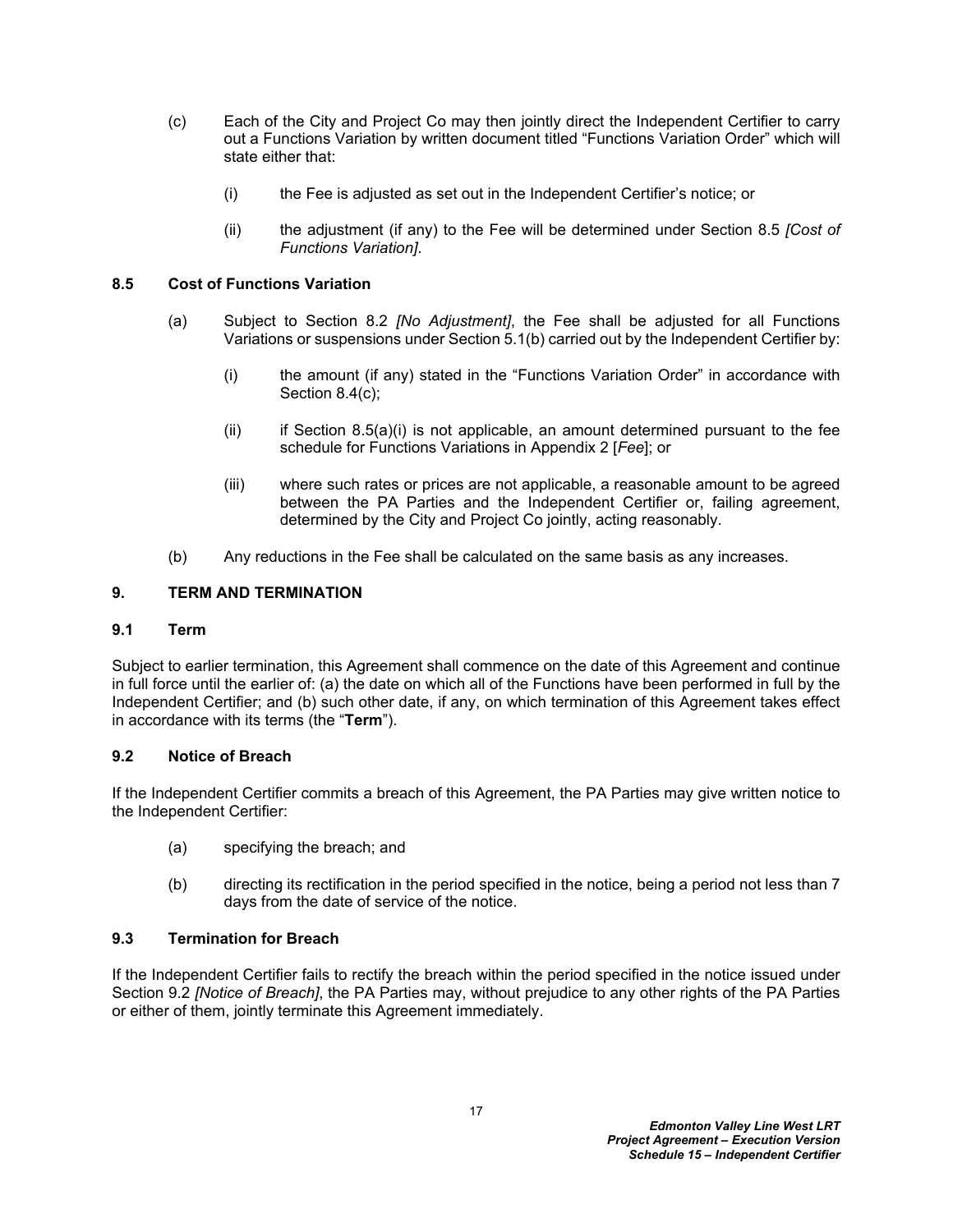# <span id="page-19-0"></span>**9.4 Termination for Financial Difficulty**

The PA Parties may, without prejudice to any other rights of the PA Parties or either of them, jointly terminate this Agreement immediately if:

- (a) events have occurred or circumstances exist which, in the opinion of the PA Parties, may result in or have resulted in the insolvency of the Independent Certifier or the control of the Independent Certifier passing to another Person; or
- (b) the Independent Certifier has communications with its creditors with a view to entering into, or enters into, any form of compromise, arrangement or moratorium of any debts whether formal or informal, with its creditors.

# <span id="page-19-1"></span>**9.5 Termination for Convenience**

Notwithstanding anything to the contrary in this Agreement, the PA Parties may at any time jointly terminate this Agreement upon 30 days' prior written notice to the Independent Certifier.

# <span id="page-19-2"></span>**9.6 Independent Certifier's Rights upon Termination for Convenience**

Upon a termination under Section [9.5](#page-19-1) *[Termination for Convenience]*, the Independent Certifier shall:

- (a) be entitled to be reimbursed by the PA Parties for the value of the Functions performed by it to the date of termination; and
- (b) not be entitled to any damages or other compensation in respect of the termination and (without limitation) any amount in respect of:
	- (i) the lost profits or lost opportunity to earn a profit in respect of the Functions not performed at the date of termination; and
	- (ii) any lost overheads or lost opportunity to recover overheads from the turnover which would have been generated under this Agreement but for it being terminated.

# <span id="page-19-3"></span>**9.7 Procedure upon Termination**

Upon completion of the Independent Certifier's engagement under this Agreement or earlier termination of this Agreement (whether under Sections [9.3,](#page-18-4) [9.4](#page-19-0) or [9.5](#page-19-1) of this Agreement or otherwise) the Independent Certifier shall:

- (a) cooperate with the PA Parties;
- (b) deliver to the PA Parties all Project Material and all other information concerning the Project held or prepared by the Independent Certifier; and
- (c) as and when required by the PA Parties, meet with them and with such other Persons nominated by them with a view to providing them with sufficient information to enable the PA Parties to execute the Project or the Persons nominated to provide the Functions.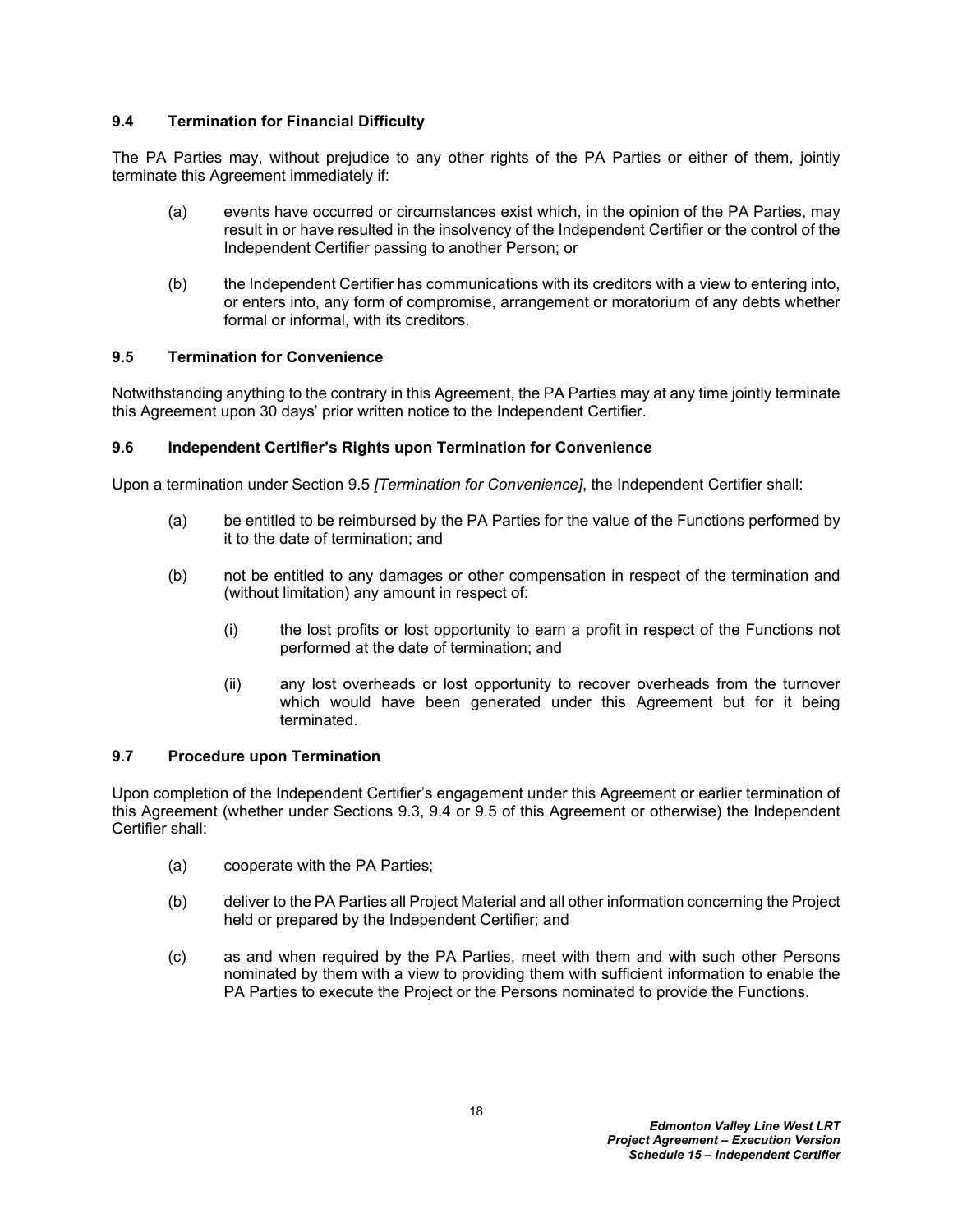# <span id="page-20-0"></span>**9.8 Effect of Termination**

Except as otherwise expressly provided in this Agreement, termination of this Agreement will be without prejudice to any accrued rights and obligations under this Agreement as at the date of termination (including the right of Project Co and the City to recover damages from the Independent Certifier).

## <span id="page-20-1"></span>**9.9 Survival**

Termination of this Agreement will not affect the continuing rights and obligations of Project Co or the City and the Independent Certifier under Sections [6,](#page-3-3) [9.6,](#page-19-2) [9.7](#page-19-3), [9.8](#page-20-0), [10,](#page-20-2) [11.5\(a\),](#page-21-3) [11.9](#page-23-0), [11.10](#page-23-1) of this Agreement and this Section [9.9](#page-20-1) *[Survival]* or under any other Section which is expressed to survive termination or which is required to give effect to such termination or the consequences of such termination.

## <span id="page-20-2"></span>**10. INDEMNITY**

## <span id="page-20-3"></span>**10.1 Indemnity**

The Independent Certifier will indemnify and save harmless the PA Parties, and each of them, and their respective employees, agents, officers and directors from and against any and all losses incurred or suffered by any of them by reason of, resulting from, in connection with, or arising out of:

- (a) the breach by the Independent Certifier, its employees, agents, officers or directors or any Person for whom it is responsible at law of any representation, warranty, covenant, term, duty or obligation of the Independent Certifier set out in or arising under this Agreement or the Project Agreement; or
- (b) any act or omission of the Independent Certifier, its employees, agents, officers or directors or any Person for whom it is responsible at law in connection with the subject matter of this Agreement.

## <span id="page-20-4"></span>**11. GENERAL**

### <span id="page-20-5"></span>**11.1 Entire Agreement**

This Agreement and the Project Agreement constitute the entire agreement between the PA Parties and the Independent Certifier and supersede all communications, arrangements and agreements, either oral or written, made or entered into prior to the date of this Agreement between the PA Parties and the Independent Certifier with respect to the subject matter of this Agreement.

### <span id="page-20-6"></span>**11.2 Negation of Employment**

- (a) The Independent Certifier, its officers, employees, servants and agents and any other persons engaged by the Independent Certifier in the performance of the Functions shall not by virtue of this Agreement or the performance of the Functions become or be deemed to be in the service or employment of the PA Parties (or either PA Party) for any purpose.
- (b) The Independent Certifier shall be responsible for all matters requisite as employer or otherwise in relation to its officers, employees, servants and agents and other persons who are engaged by the Independent Certifier.

### <span id="page-20-7"></span>**11.3 Compliance with Laws**

(a) The Independent Certifier shall comply with all relevant federal, provincial and municipal legislation, codes, bylaws, regulations and orders applicable to the Functions. Where there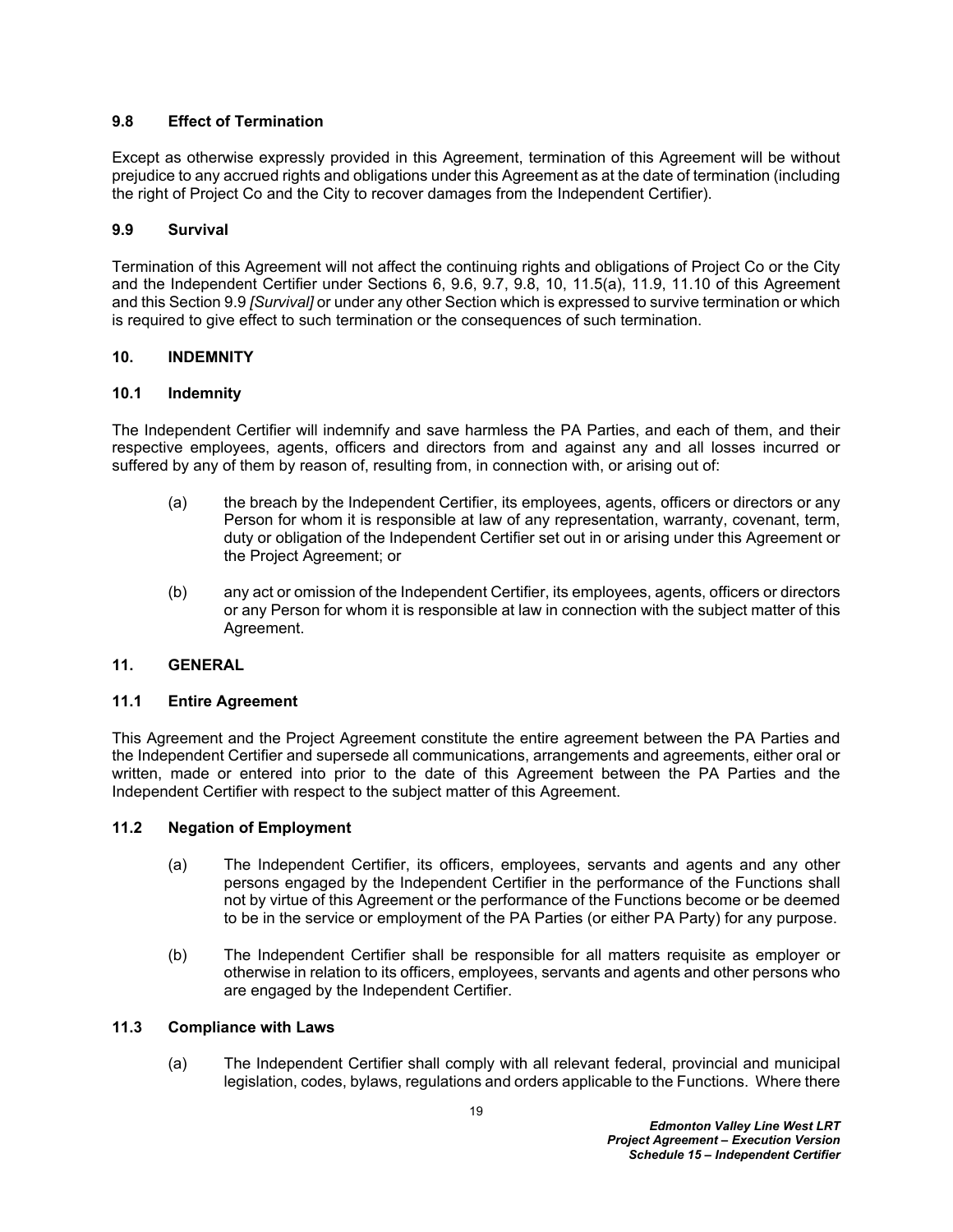are two or more laws, bylaws, regulations or codes applicable to the Functions, the more restrictive of those shall apply and shall be complied with by the Independent Certifier.

(b) If the Independent Certifier performs any Functions contrary to any applicable laws, bylaws, regulations, codes or orders of any authority having jurisdiction, the Independent Certifier shall be responsible for and shall correct any breaches or violations thereof and shall bear all resulting costs, expenses, penalties and damages. If either, or both, of the PA Parties is required to do anything or take any steps or pay any sums to rectify such noncompliance, the PA Parties, or the applicable PA Party, may set off the cost of any such rectifications from any amounts owed to the Independent Certifier. Such action shall not be deemed to be a waiver of any action that the PA Parties may pursue to collect any rectification amounts paid that exceed amounts owed to the Independent Certifier.

## <span id="page-21-0"></span>**11.4 Waiver**

Failure by any PA Party or the Independent Certifier to enforce a provision of this Agreement shall not be construed as a waiver by that PA Party or the Independent Certifier of any right in respect of that provision or any other provision of this Agreement.

## <span id="page-21-1"></span>**11.5 Freedom of Information and Protection of Privacy**

- <span id="page-21-3"></span>(a) The Independent Certifier acknowledges and agrees that for the purposes of the Freedom of Information and Protection of Privacy Act, R.S.A. 2000, c. F-25 ("FOIP Act"), the City's employees include any person who performs a service for the City including an appointee, volunteer, student, or under a contract or agency relationship with the City, and the Independent Certifier is therefore, pursuant to the FOIP Act, deemed to be a City employee for the purposes of the FOIP Act. The Independent Certifier acknowledges and agrees that the FOIP Act applies to all information and records within the Independent Certifier's custody or control that are collected or created for the purposes of this Agreement.
- (b) After receipt of a FOIP request under the FOIP Act, the Independent Certifier will provide to each of the PA Parties any Project Material within seven calendar days of notification by the City of such request.

### <span id="page-21-2"></span>**11.6 Notices**

Any document which is to be or may be issued or given to or served upon Project Co, the City or the Independent Certifier under this Agreement will be deemed to have been sufficiently issued or given to or served if it is:

- (a) delivered or sent by commercial courier, upon receipt; or
- (b) sent by e-mail or fax, upon confirmation of a successful transmission by a transmission report received by the sender,

to the addresses set out below:

(c) if to the City:

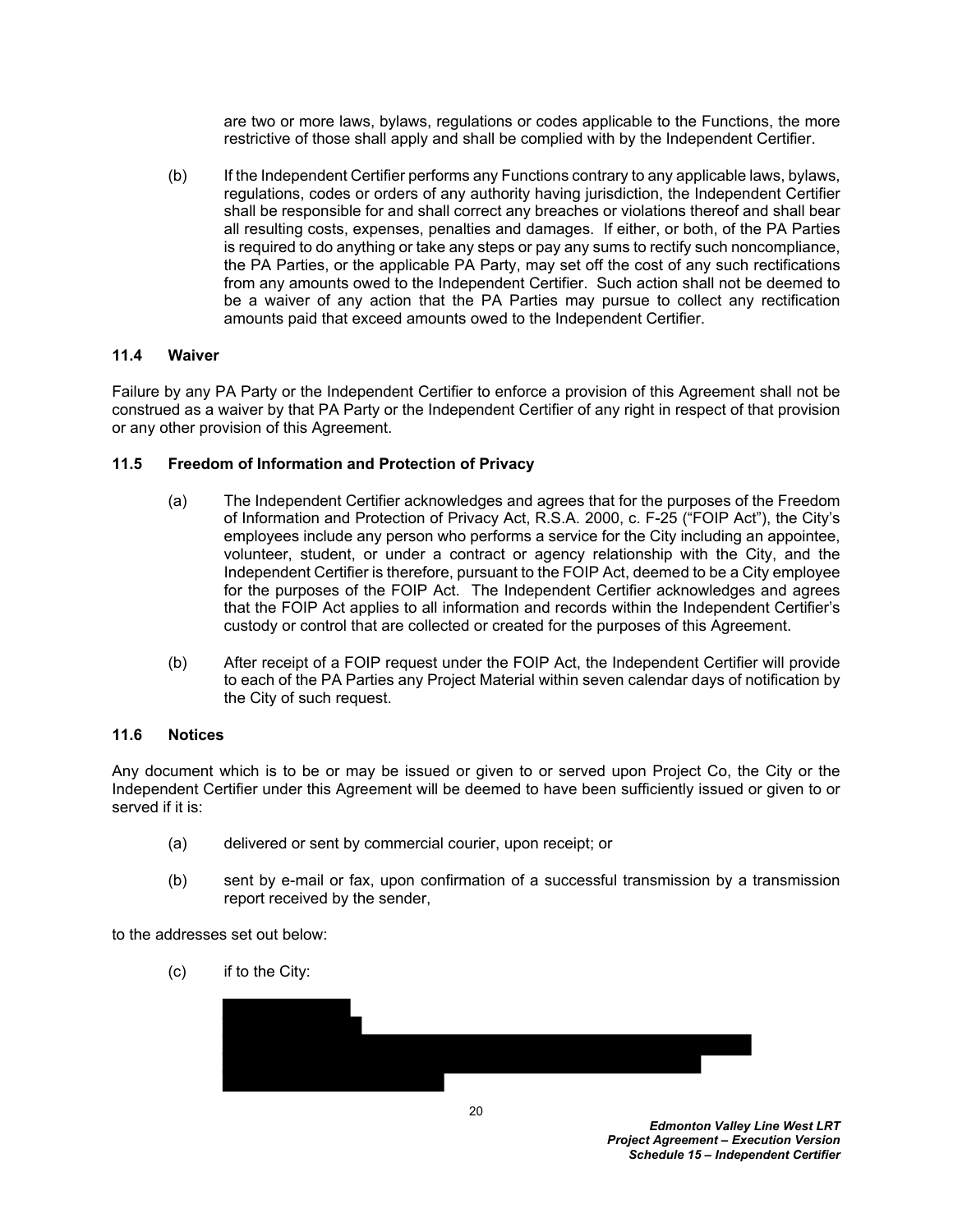

Any party may change its address for notice by notice given to the other parties in accordance with this Section.

# <span id="page-22-0"></span>**11.7 Transfer and Assignment**

- (a) The Independent Certifier:
	- (i) shall not assign, transfer, mortgage, charge or encumber any right or obligation under this Agreement without the prior written consent of the PA Parties, which each PA Party may give or withhold in its absolute discretion; and
	- (ii) agrees that any assignment, transfer, mortgage, charge or encumbrance will not operate to release or discharge the Independent Certifier from any obligation or liability under this Agreement.
- (b) For the purposes of this Section, an assignment shall be deemed to have occurred where there is a Change in Control of the Independent Certifier after the date of this Agreement.
- (c) Each of the PA Parties may assign, transfer, mortgage, charge or encumber any right or obligation under this Agreement in accordance with the terms of the Project Agreement.

### <span id="page-22-1"></span>**11.8 Governing Laws and Attornment**

This Agreement shall be governed by and construed in accordance with the laws of the Province of Alberta and the federal laws of Canada applicable therein without regard to conflicts of law principles that would apply a different body of law, and the City, Project Co and the Independent Certifier hereby irrevocably submit and attorn to the exclusive jurisdiction of the courts of that Province and all courts competent to hear appeals therefrom with respect to any action, suit, proceeding or dispute in connection with this Agreement.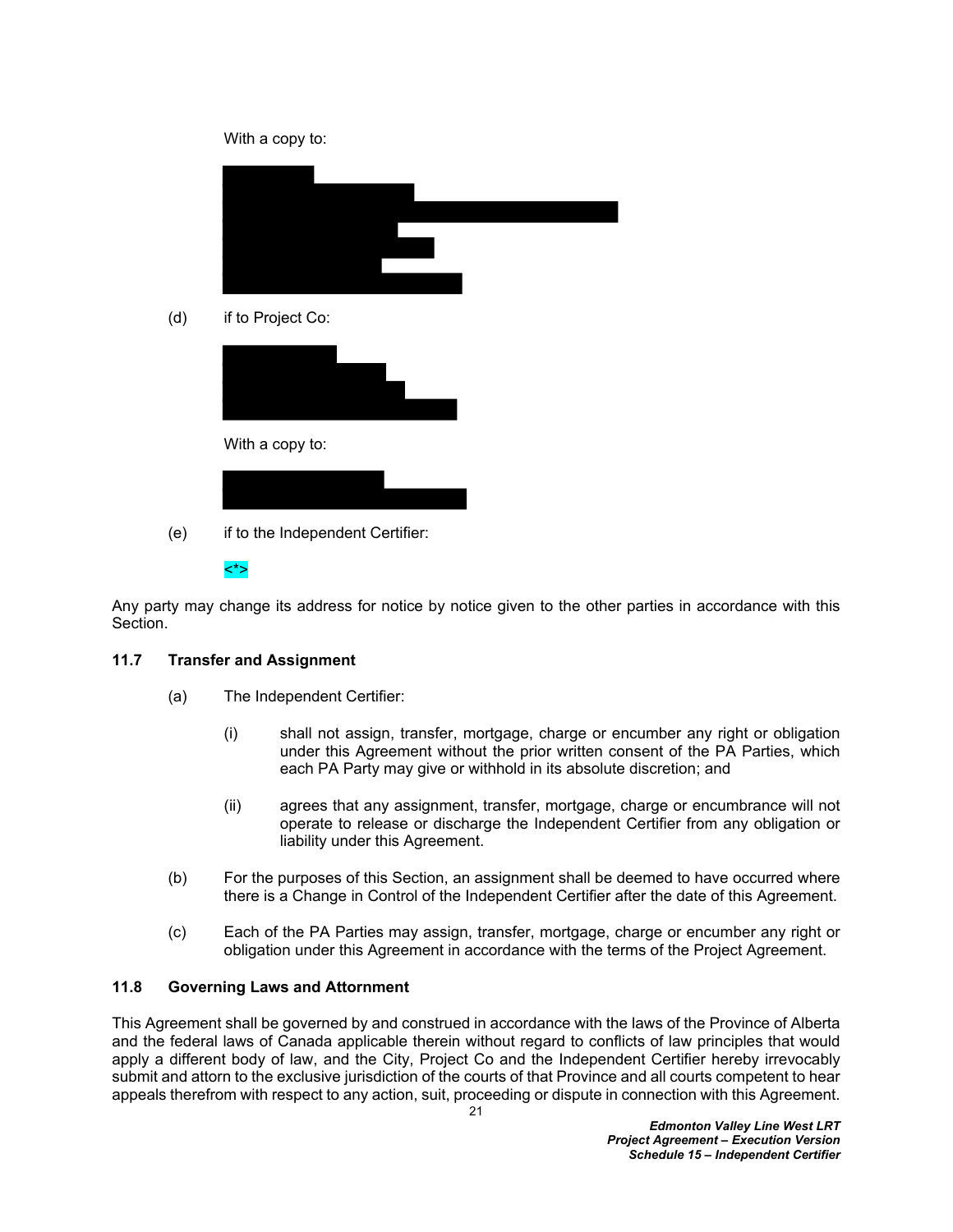# <span id="page-23-0"></span>**11.9 Confidentiality**

- (a) The Independent Certifier shall ensure that:
	- (i) neither it nor any of its officers, directors, employees, servants, Subconsultants or agents discloses, or otherwise makes public, any Project Material or any other information or material acquired in connection with or during the performance of the Functions without the prior written approval of the PA Parties; and
	- (ii) no Project Material is used, copied, supplied or reproduced for any purpose other than for the performance of the Functions under this Agreement.
- (b) The PA Parties may at any time require the Independent Certifier to give and to arrange for its officers, directors, employees, servants, Subconsultants and agents engaged in the performance of the Functions to give written undertakings, in the form of confidentiality agreements on terms required by the PA Parties, relating to the non-disclosure of confidential information, in which case the Independent Certifier will promptly arrange for such agreements to be executed and delivered.

## <span id="page-23-1"></span>**11.10 Project Material**

- (a) The PA Parties and the Independent Certifier agree that the Independent Certifier does not and will not have any rights, including any Intellectual Property, in any Project Material provided to the Independent Certifier or created or required to be created by any PA Party.
- <span id="page-23-5"></span>(b) All title and ownership, including all Intellectual Property, in and to the Project Material created or required to be created by the Independent Certifier as part of, or for the purposes of performing the Functions, is hereby assigned jointly to the City and Project Co on creation. In addition, to the extent that copyright may subsist in such Project Material so created by the Independent Certifier, the Independent Certifier hereby waives all past, present and future moral rights therein and the Independent Certifier will ensure that any agent, Subconsultant or employee of the Independent Certifier will have waived all such moral rights.
- (c) The Independent Certifier shall do all such things and execute all such documents as reasonably requested by either of the PA Parties in order to confirm or perfect the assignment of Intellectual Property in the Project Material referred to in Section [11.10\(b\).](#page-23-5)

### <span id="page-23-2"></span>**11.11 Time of the Essence**

Time is of the essence of this Agreement and of the transactions contemplated by this Agreement.

### <span id="page-23-3"></span>**11.12 Amendment**

No change or modification of this Agreement shall be valid unless it is in writing and signed by each party to this Agreement.

### <span id="page-23-4"></span>**11.13 Severability**

If any provision of this Agreement is declared invalid, unenforceable or illegal by the courts of any jurisdiction to which it is subject, such provision may be severed and such invalidity, unenforceability or illegality will not prejudice or affect the validity, enforceability or legality of the remaining provisions of this Agreement.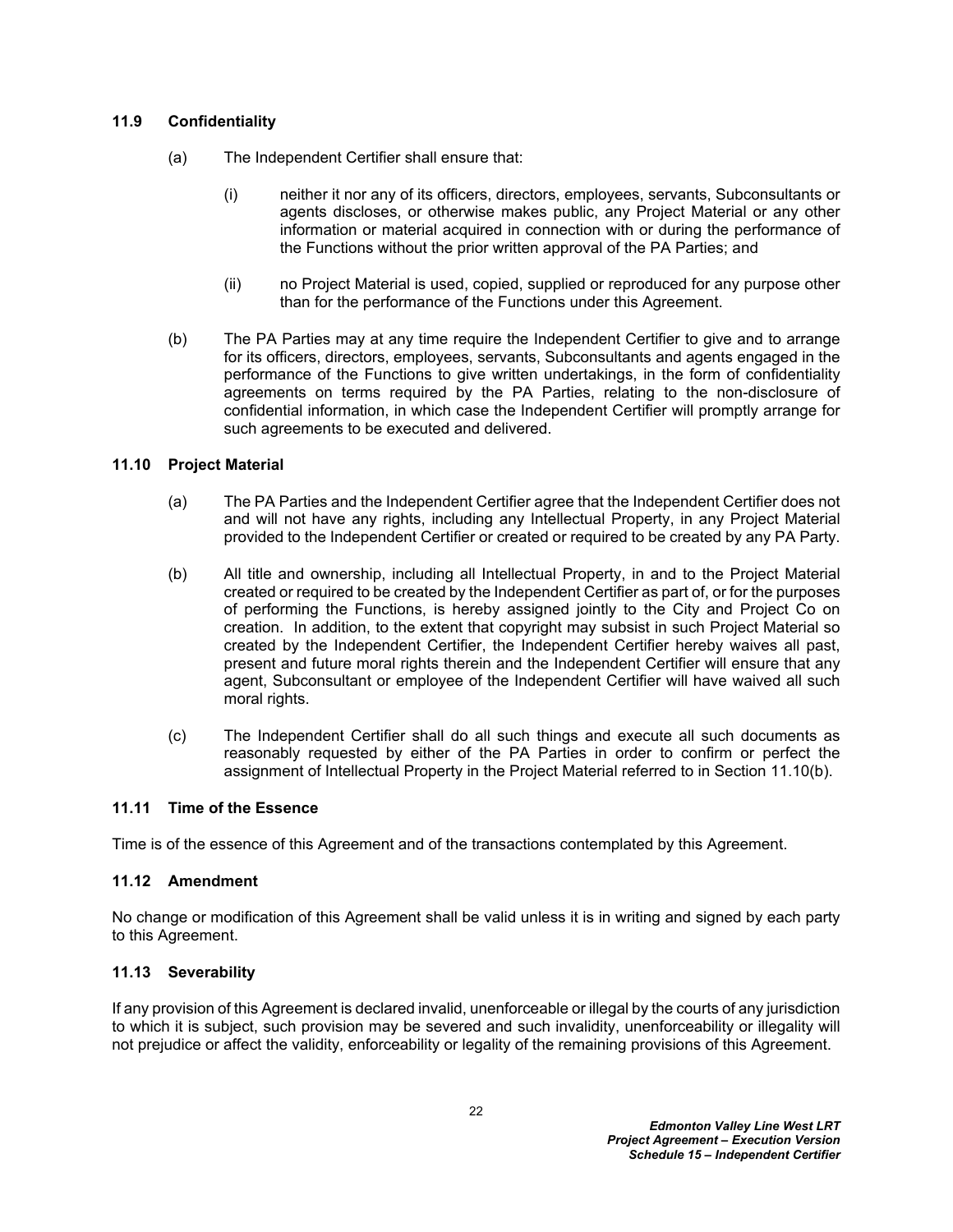### <span id="page-24-0"></span>**11.14 Enurement**

Subject to the restrictions on transfer contained in this Agreement, this Agreement shall enure to the benefit of and be binding on the parties and their respective successors and assigns.

## <span id="page-24-1"></span>**11.15 Counterparts**

This Agreement may be executed in counterparts, in which case (i) the counterparts together shall constitute one agreement, and (ii) communication of execution by electronic transmission of a pdf copy shall constitute good delivery.

## <span id="page-24-2"></span>**11.16 Choice of Language**

It is the express wish of the parties that this document and any related documents be drawn up and executed in English. Les parties aux présentes ont expressément demandé que ce document et tous les documents s'y rattachant soient rédigés et signés en anglais.

*[signature pages follow]*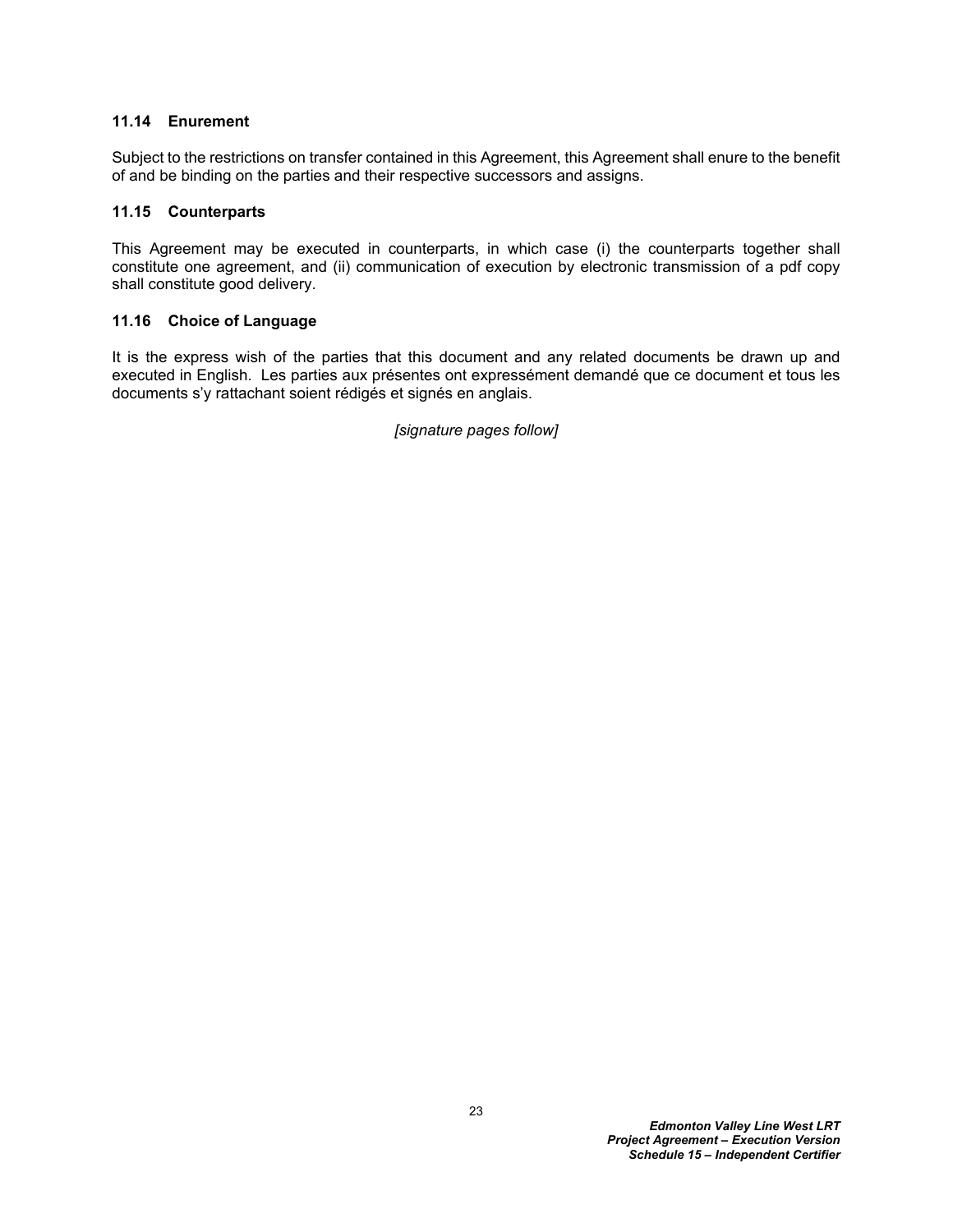**IN WITNESS WHEREOF** the City, Project Co and the Independent Certifier have executed this Agreement.

#### **CITY OF EDMONTON**

Legally Reviewed and Approved as to Form:

\_\_\_\_\_\_\_\_\_\_\_\_\_\_\_\_\_\_\_\_\_\_\_\_\_\_\_\_\_\_\_\_

Name: Name: Name: Name: Name: Name: Name: Name: Name: Name: Name: Name: Name: Name: Name: Name: Name: Name: Name: Name: Name: Name: Name: Name: Name: Name: Name: Name: Name: Name: Name: Name: Name: Name: Name: Name: Name: Title: Title:

\_\_\_\_\_\_\_\_\_\_\_\_\_\_\_\_\_\_\_\_\_\_\_\_\_\_\_\_\_\_\_\_ Per: \_\_\_\_\_\_\_\_\_\_\_\_\_\_\_\_\_\_\_\_\_\_\_\_\_\_\_\_\_\_\_\_

Approved as to Content:

Name: Title:

### **MARIGOLD INFRASTRUCTURE PARTNERS LIMITED PARTNERSHIP**, by its general partner, **MARIGOLD INFRASTRUCTURE PARTNERS INC.**

Per: \_\_\_\_\_\_\_\_\_\_\_\_\_\_\_\_\_\_\_\_\_\_\_\_\_\_\_\_\_\_\_\_

Name: Title:

Per: \_\_\_\_\_\_\_\_\_\_\_\_\_\_\_\_\_\_\_\_\_\_\_\_\_\_\_\_\_\_\_\_

Name: Title:

I/We have authority to bind the Corporation.

## **[INDEPENDENT CERTIFIER]**

Per: \_\_\_\_\_\_\_\_\_\_\_\_\_\_\_\_\_\_\_\_\_\_\_\_\_\_\_\_\_\_\_\_

Name: Title:

I/We have authority to bind the Corporation.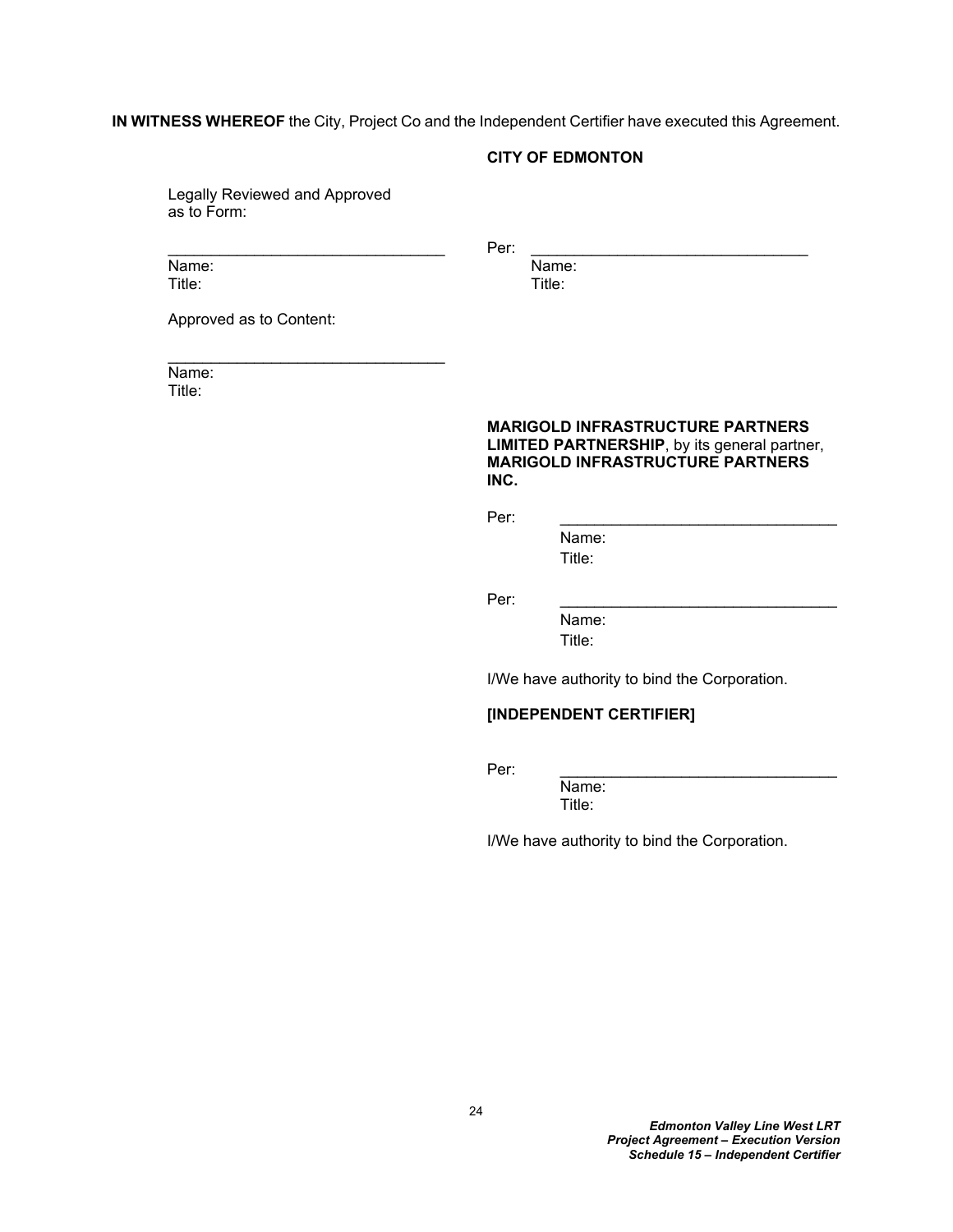# <span id="page-26-1"></span><span id="page-26-0"></span>**APPENDIX 1 FUNCTIONS**

The Independent Certifier shall, subject to the provisions of the Project Agreement, provide the services as set out below. In the event of a conflict between any provision of this Agreement, including this [Appendix](#page-26-0)  [1,](#page-26-0) and a provision of the Project Agreement, the Project Agreement shall prevail.

# <span id="page-26-2"></span>**1. General**

- 1.1 The Independent Certifier shall do everything expressed in, or reasonably to be implied from, the Project Agreement as the functions of the Independent Certifier.
- <span id="page-26-3"></span>1.2 Without limiting the other provisions of this Agreement and the Project Agreement, and without prejudice to the generality of Section [1](#page-26-2) *[General]* of this Appendix, in order for the Independent Certifier to perform in accordance with the standards required of the Independent Certifier under this Agreement, the Independent Certifier shall, amongst other things, provide the following services and perform the following functions:
	- (a) throughout the Term, the Independent Certifier shall:
		- (i) consult with any Project Co Persons or City Persons; and
		- (ii) conduct inspections of the Construction

as the Independent Certifier determines is required for purposes of the performance of the Independent Certifier's functions under the Project Agreement;

- <span id="page-26-4"></span>(b) with respect to any month(s) during the Term in which Project Co is eligible to receive the Construction Payment, prepare:
	- (i) no later than six Business Days after receiving each monthly report pursuant to Section 3.2 *[Monthly Reports for Construction Payments During the Term]* of Schedule 16 *[Payment Mechanism]* of the Project Agreement, prepare and deliver to the City and Project Co a monthly written report containing a description of the Design and Construction completed in the previous month including consideration of any unresolved Nonconformities that in the opinion of the Independent Certifier materially affect progress achieved;
	- (ii) no later than three Business Days after receiving the monthly report pursuant to Section 3.2 *[Monthly Reports for Construction Payments During the Term]* of Schedule 16 *[Payment Mechanism]* of the Project Agreement (or such other time as may be applicable in the case of payment under Section 3.1 *[Obligation to Make Payments during the Term]* of Schedule 16 *[Payment Mechanism]* of the Project Agreement), prepare and deliver to the City and Project Co a draft certificate (the "Draft Independent Certifier Payment Certificate") showing:
		- (I) the overall proportion of the Construction progress in the ground completed for each Work Package and supporting activity (the Work Breakdown Structure), including any detailed calculations and supporting document, as reasonably required, that is used to determine the percentage calculated in accordance with Section 2.1 *[Percent Completion for Construction Payment]* of Schedule 16 *[Payment Mechanism]* of the Project Agreement;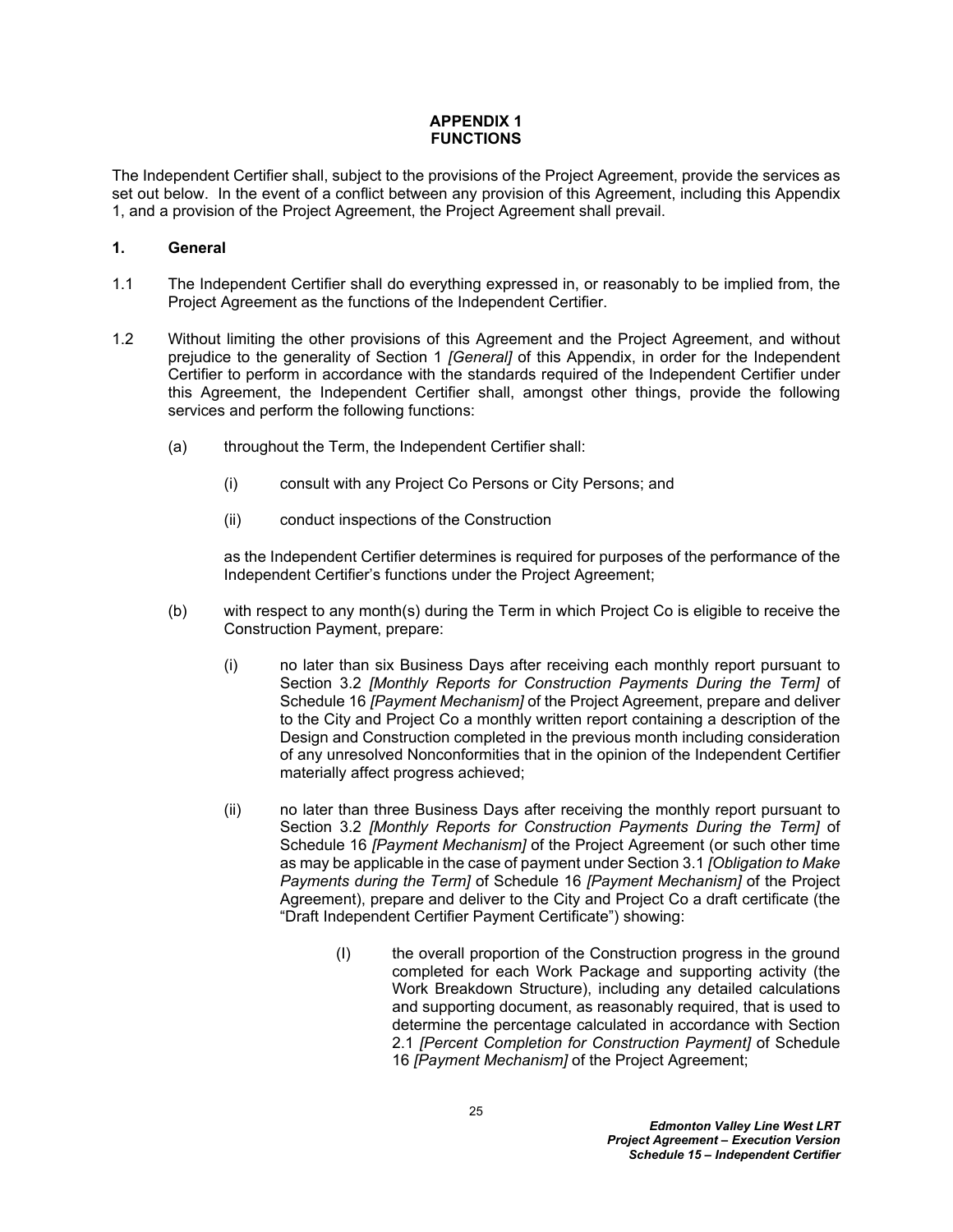- (II) the monetary value of the Percent Completion for Construction Payments during the applicable month (or portion thereof, as the case may be) in accordance with Section 2.1 *[Percent Completion for Construction Payment]* of Schedule 16 *[Payment Mechanism]* of the Project Agreement;
- (III) any amounts to be credited or deducted from the Payment during the Construction Period pursuant to Section 2.2 *[Construction Payment Adjustment]* of Schedule 16 *[Payment Mechanism]* of the Project Agreement during the applicable month (or portion thereof, as the case may be);
- (IV) any other amounts payable by the City pursuant to this Agreement in respect of the performance of the Project Work; and
- (V) a summary of the remaining Work Packages and supporting activities to complete the Construction based on progress to-date and any Change Order Confirmations approved in accordance with Schedule 13 *[Changes]*.
- (c) no later than six Business Days after receiving the monthly report pursuant to Section 3.2 *[Monthly Reports for Payments During the Term]* of Schedule 16 *[Payment Mechanism]* of the Project Agreement (or such other time as may be applicable in the case of payment under Section 3.1 *[Obligation to Make Payments during the Term]* of Schedule 16 *[Payment Mechanism]* of the Project Agreement), prepare and deliver to the City and Project Co a certificate (the "**Independent Certifier Payment Certificate**") with final certification of the items included in the Draft Independent Certifier Payment Certificate and listed in Section [1.2](#page-26-3)[\(ii\)](#page-26-4) above.
- (d) with respect to any month(s) in which an application for the Certificate of Phase 1 Construction Completion is made by Project Co, prepare a complete list of Phase 1 Construction Completion Deficiencies, with associated estimated cost to correct each such deficiency, as contemplated in Section 1.3 *[Phase 1 Construction Completion (OMF-B) Payment]* of Schedule 16 *[Payment Mechanism]* of the Project Agreement; and
- (e) with respect to any month(s) in which an application for the Certificate of Construction Completion is made by Project Co, prepare a complete list of Construction Deficiencies, with associated estimated cost to correct each such deficiency, as contemplated in Section 1.4 *[Construction Completion Payment]* of Schedule 16 *[Payment Mechanism]* of the Project Agreement.

# **2. Phase 1 Construction Completion**

No later than 10 Business Days after application by Project Co for a Phase 1 Construction Completion Certificate and satisfaction of the other requirements in Section 12.7 *[Inspection for Phase 1 Construction Completion]* of Schedule 4 *[Design and Construction Protocols]* of the Project Agreement, the Independent Certifier shall, in cooperation with each of the PA Parties, make an inspection of the Infrastructure, confirm satisfaction of all requirements for Phase 1 Construction Completion and review the basis for Project Co's application for Phase 1 Construction Completion. Within 10 Business Days following completion of the inspection by the Independent Certifier, the Independent Certifier shall either:

(a) if Phase 1 Construction Completion has been achieved, issue a Certificate of Phase 1 Construction Completion, stating the Phase 1 Construction Completion Date, to the City and Project Co, together with comments on the list of Phase 1 Construction Completion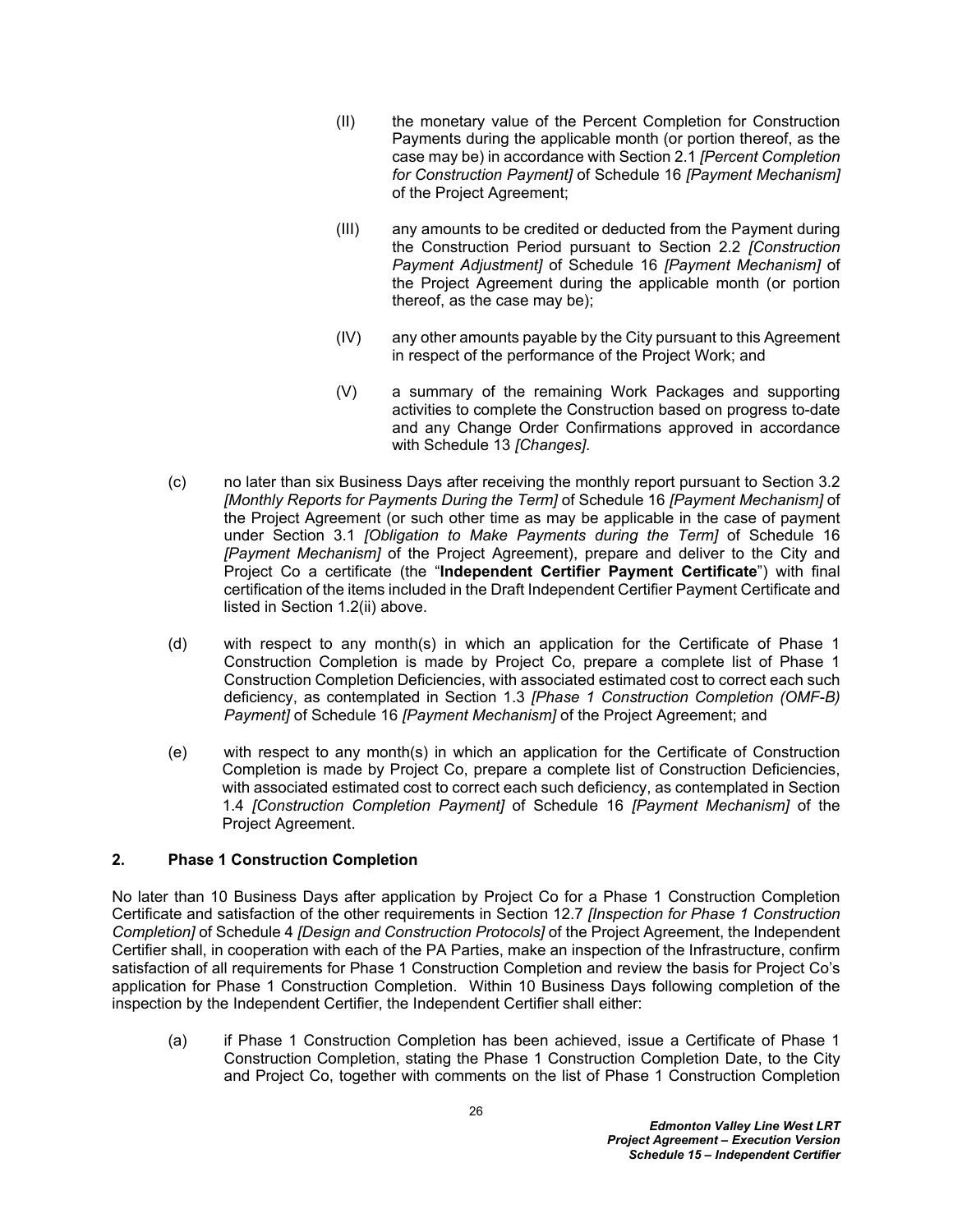Deficiencies (if any) and attaching a copy of the list of Phase 1 Construction Completion Deficiencies and the associated estimated cost to correct each such deficiency; or

(b) if Phase 1 Construction Completion has not been achieved, notify each of the PA Parties of its decision not to issue the Certificate of Phase 1 Construction Completion and state the reasons in detail for such decision, including a detailed list of all incomplete Construction that must be completed and any further work that may be required to achieve Phase 1 Construction Completion.

The Independent Certifier shall also prepare, in consultation with Project Co and the City, as soon as reasonably practicable the deliverables required in Section 12.4(a) of Schedule 4 *[Design and Construction Protocols]*.

# **3. ICS Integration Ready Date**

No later than 10 Business Days after application by Project Co for a ICS Integration Ready Date Certificate and satisfaction of the other requirements in Section 13.4 *[Inspection for ICS Integration Ready Date]* of Schedule 4 *[Design and Construction Protocols]* of the Project Agreement, the Independent Certifier shall, in cooperation with each of the PA Parties, make an inspection of the Infrastructure, confirm satisfaction of all requirements for ICS Integration Ready Date and review the basis for Project Co's application for an ICS Integration Ready Date Certificate. Within 10 Business Days following completion of the inspection by the Independent Certifier, the Independent Certifier shall either:

- (a) if the ICS Integration Ready Date has been achieved, issue an ICS Integration Ready Date Certificate, stating the ICS Integration Ready Date, to the City and Project Co; or
- (b) if the ICS Integration Ready Date has not been achieved, notify each of the PA Parties of its decision not to issue the ICS Integration Ready Date Certificate and state the reasons in detail for such decision, including any further work that is required to achieve the ICS Integration Ready Date.

In the event the Independent Certifier delivers a notice under Section 3(b), upon Project Co notifying the Independent Certifier and the City that such further work or measures necessary or appropriate to achieve the ICS Integration Ready Date have been completed, the Independent Certifier shall, within 5 Business Days of receipt of such notice, make an inspection of such further work or measures and the foregoing provisions shall thereafter apply to such inspection *mutatis mutandis.*

# **4. Construction Completion**

No later than 10 Business Days after application by Project Co for a Certificate of Construction Completion and satisfaction of the other requirements in Section 14.7 *[Inspection for Construction Completion]* of Schedule 4 *[Design and Construction Protocols]* of the Project Agreement, the Independent Certifier shall, in cooperation with each of the PA Parties, make an inspection of the Infrastructure, confirm satisfaction of all requirements for Construction Completion and review the basis for Project Co's application for Construction Completion. Within 10 Business Days following completion of the inspection by the Independent Certifier, the Independent Certifier shall either:

- (a) if Construction Completion has been achieved, issue a Certificate of Construction Completion, stating the Construction Completion Date, to the City and Project Co, together with comments on the list of Construction Completion Deficiencies (if any) and attaching a copy of the list of Construction Completion Deficiencies and the associated estimated cost to correct each such deficiency; or
- (b) if Construction Completion has not been achieved, notify each of the PA Parties of its decision not to issue the Certificate of Construction Completion and state the reasons in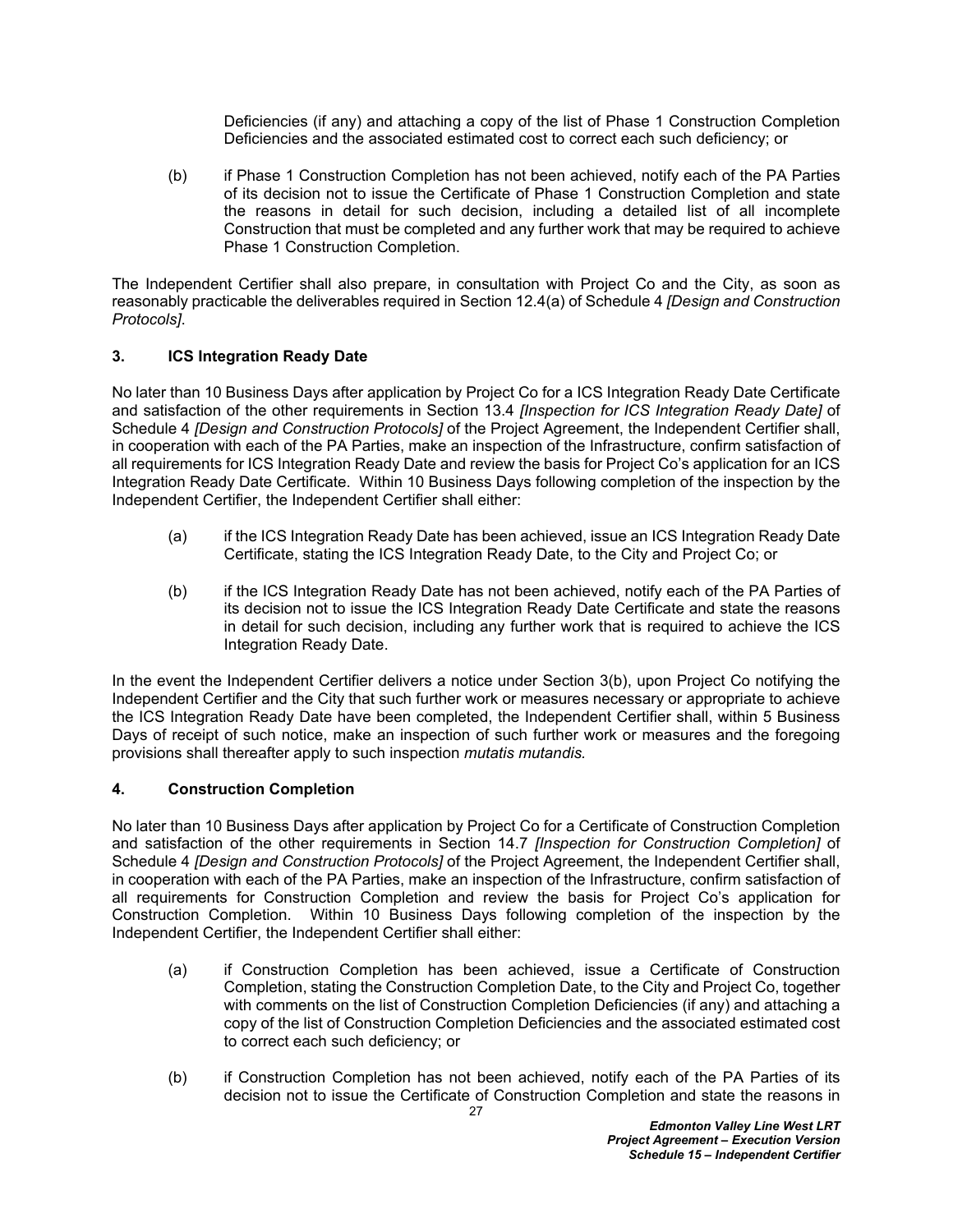detail for such decision, including a detailed list of all incomplete Construction that must be completed and any further work that may be required to achieve Construction Completion.

The Independent Certifier shall also prepare, in consultation with Project Co and the City, as soon as reasonably practicable the deliverables required in Section 14.4(a) of Schedule 4 *[Design and Construction Protocols]*.

Following issuance of the Construction Completion Certificate, the Independent Certifier shall issue a certificate for payment of the Legislative Holdback in accordance with the provisions of Section 8.3(c) of the Agreement.

# **5. Final Completion**

No later than 10 Business Days after application by Project Co for a Certificate of Final Completion and satisfaction of the other requirements in Section 16.4 of Schedule 4 *[Design and Construction Protocols]* of the Project Agreement, the Independent Certifier shall, in cooperation with each of the PA Parties, make an inspection of the Infrastructure and confirm satisfaction of all conditions for achievement of Final Completion, including that all Construction Deficiencies have been rectified in accordance with the requirements of the Certificate of Construction Completion and the Project Agreement. Within 10 Business Days following completion of the inspection by the Independent Certifier, the Independent Certifier shall either:

- (a) if Final Completion has been achieved, issue a Certificate of Final Completion, stating the Final Completion Date, to each of the PA Parties; or
- (b) if Final Completion has not been achieved, notify each of the PA Parties of its decision not to issue the Certificate of Final Completion and state the reasons in detail for such decision, including a detailed list of all Construction Deficiencies that must be rectified and any further work that may be required to achieve Final Completion.

### **6. Other Requirements**

- (a) The Independent Certifier shall perform the inspection(s) and issue the report(s) contemplated in Section 17(b) of Schedule 4 *[Design and Construction Protocols]* of the Project Agreement.
- (b) The Independent Certifier shall provide any determinations contemplated in the Agreement, including determinations in respect of Disputes between the Parties pursuant to Section 2.4 *[Independent Certifier]* of Schedule 20 *[Dispute Resolution Procedure].*
- (c) Upon request, the Independent Certifier shall participate in facilitated Project team alignment sessions organized by Project Co on no more than an annual basis during Construction to promote and foster effective, integrated, and collaborative working relationships between Project Co, the City and the Independent Certifier.
- (d) The Independent Certifier shall verify the eligibility of any amounts as Eligible Utilities Costs as contemplated in Section 4 *[Utilities Costs]* of Schedule 28, Part 2 *[Utility Matters]*.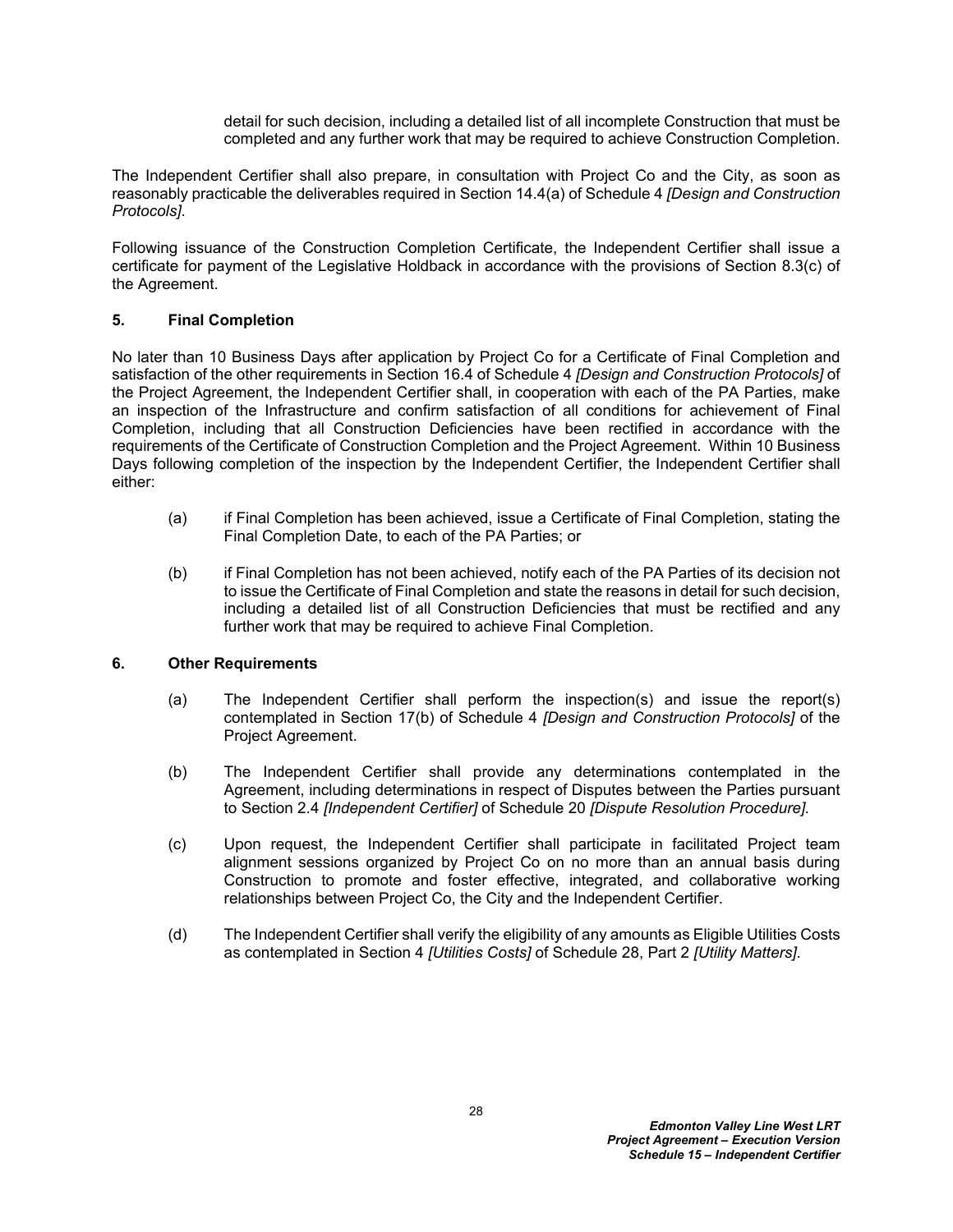## <span id="page-30-1"></span><span id="page-30-0"></span>**APPENDIX 2 INDEPENDENT CERTIFIER FEE**

### **[Note: To be developed having reference to the Independent Certifier's proposal.]**

Total fixed fee and hourly rates shall be all-inclusive (with the exception of determinations by the Independent Certifier pursuant to Section 2.4 *[Independent Certifier]* of Schedule 20 *[Dispute Resolution Procedure]*) and, without any limitation, shall include all taxes (except for GST), overhead and profit, all labour and materials, insurance costs, travel, hospitality, incidental expenses, disbursements (examples: duplicating, delivery and communications) and all other overhead including any fees or other charges required by law.

The Independent Certifier shall not be reimbursed for any disbursements or any travel, hospitality or incidental expenses. For greater certainty, disbursements and any travel, hospitality and incidental expenses shall not appear on invoices to the PA Parties.

The Fee shall be paid monthly in arrears within 30 days of invoice submission, subject to the PA Parties' receipt of invoices describing the Functions performed for the relevant period, which invoices shall be in form and substance satisfactory to the PA Parties.

| $\blacksquare$<br>$\overline{\phantom{a}}$ |  |  |  |
|--------------------------------------------|--|--|--|
|                                            |  |  |  |
| $\blacksquare$                             |  |  |  |
|                                            |  |  |  |
|                                            |  |  |  |
|                                            |  |  |  |